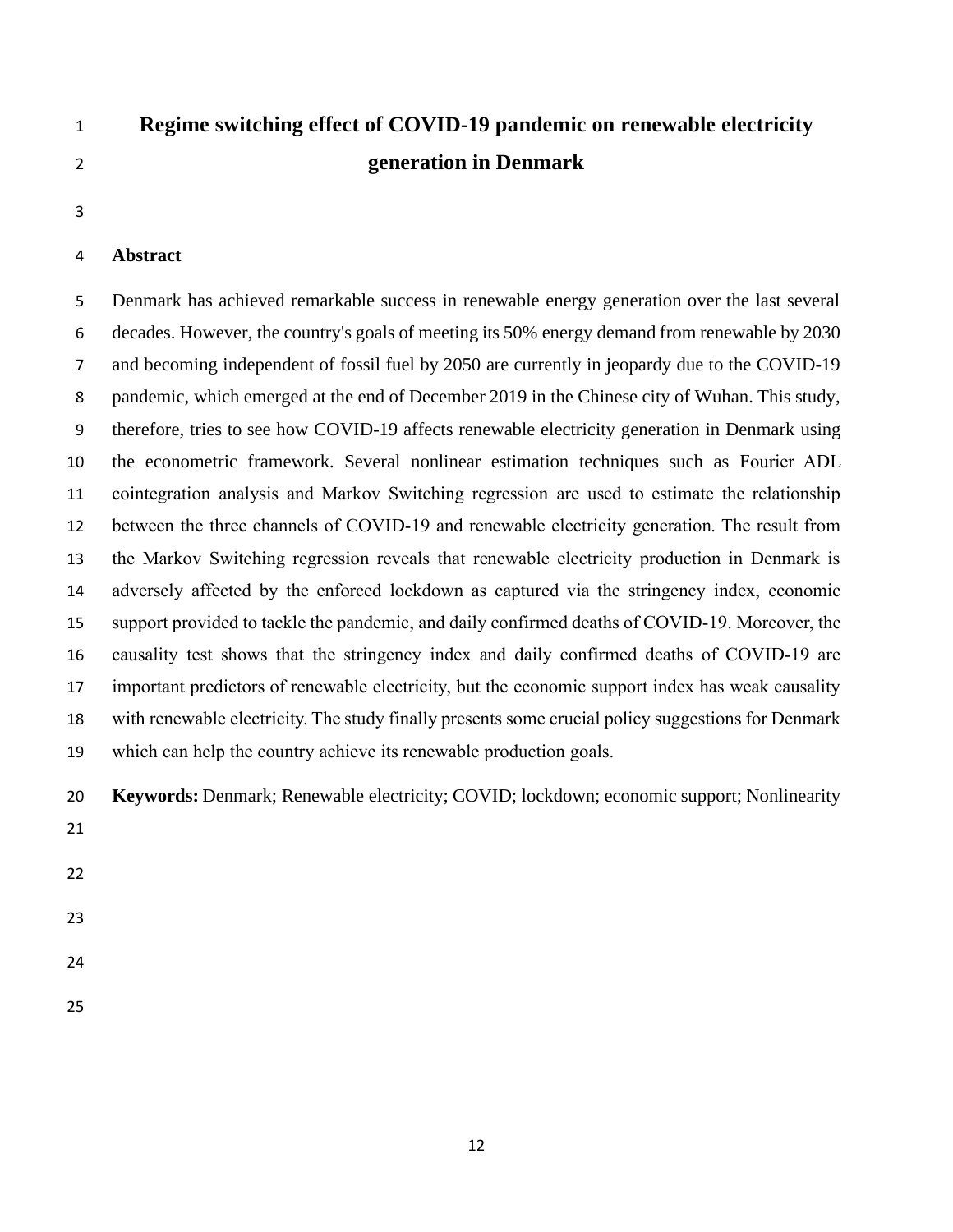# **1.0 Introduction**

 With over 87 million confirmed cases of infection and almost 2 million deaths in about 222 countries across the globe, as of January  $9<sup>th</sup>$ , 2021 [1], the COVID-19 pandemic has secured significant attention globally. It has affected almost every section of life. It has also prompted varieties of actions and reactions from governments across levels and their citizens. Policies, rules, and regulations are being administered to curb its spread and withdrawn or softened times to permit the execution of human and economic activities. With all these measures in place, the Organization for Economic Co-operation and Development (OECD) predicts that global Gross Domestic Product (GDP) is going to be reduced by 7.6 per cent in 2020 if there is a second wave of the pandemic, but 6 per cent drop if the second wave is avoided. They further mentioned that this drop might extend beyond the year 2020 if there is another outbreak towards the end of the year. And, if this happens, the growth accrued over the last five years could be lost by the end of the year 2021 [2].

 Although the pandemic is undoubtedly a threat to the economy, the same cannot be said for the renewable sector. On the one hand, this pandemic can act as a catalyst to reduce emissions, increase employment and economic growth and, therefore, can be creative destruction by replacing the old fossil fuel [3, 4]. But on the other hand, renewable energy development has encountered a challenge because of the pandemic, as COVID-19 has affected the supply chain as well as the manufacturing process of renewables. This disruption in the supply chain is again causing trouble in manufacturing, leading to a contraction in the renewable energy sector [5]. Also, the import and export of solar panel shipment experienced turbulence all around the world because of the global shutdown [6]. Specifically, wind energy stands to encounter significant risk due to the pandemic. Hence, Denmark, a country that experiences strong winds from the North Sea and the Baltic Sea and currently the global leader in wind energy development, also faces uncertainty in its renewable industry [7]. The country's over-reliance on wind energy makes it vulnerable to crisis events like COVID-19.

 According to the Environmental performance index of 2020, Denmark is the greenest country in the world, excelling in air quality, sanitation, safe drinking water, waste management,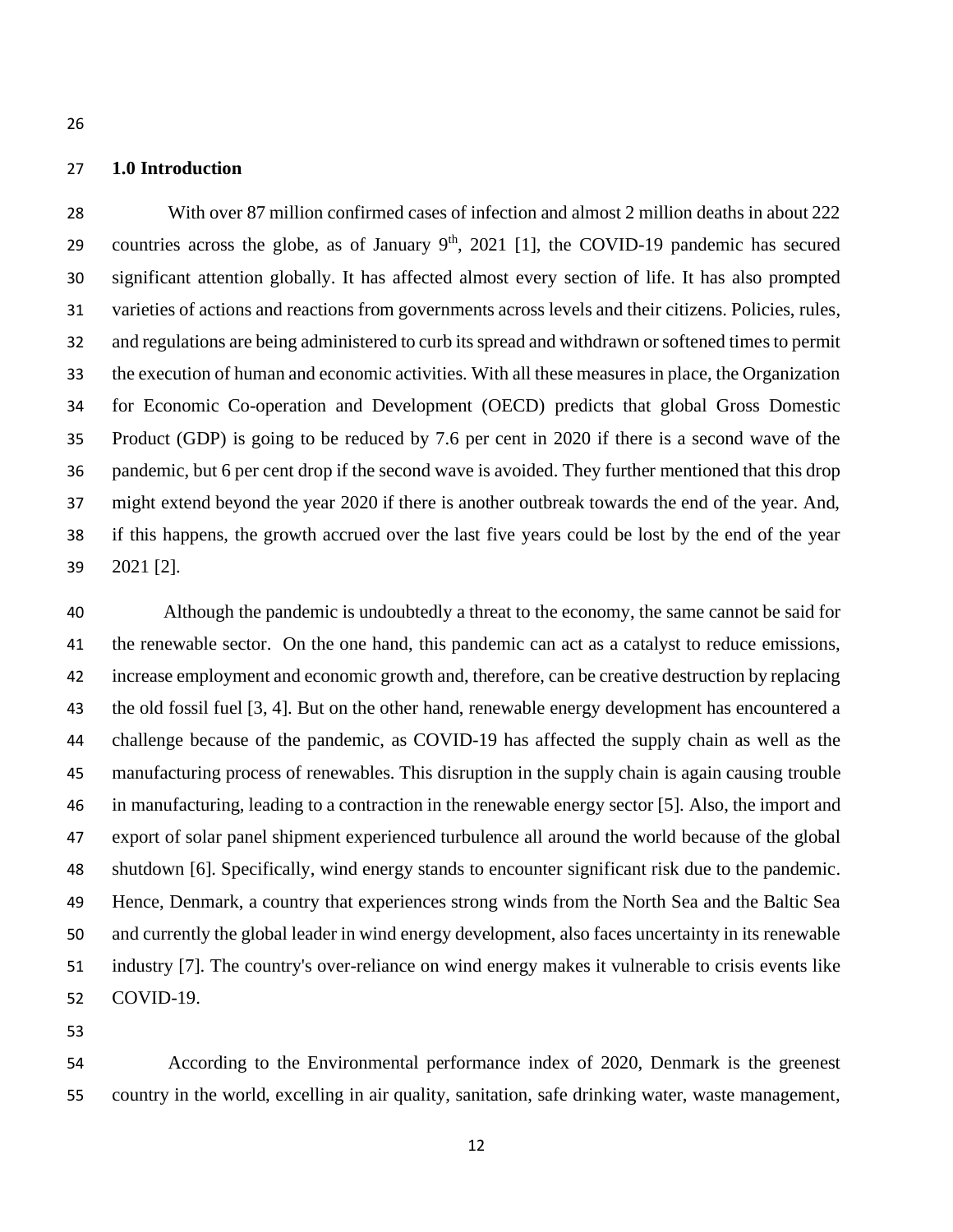and leading the world in tackling climate change with a target to cut GHG emissions by 70% by 2030 [8]. Over the last several decades, this country has achieved remarkable success in renewable energy development. The policies introduced in developing renewable energy to stabilize the climate are lessons for other countries. This proves that with appropriate policies, the government can mitigate the gap between the primary cost of investment payment and getting the benefits out of the renewable industry [9].

 The electricity generation in Denmark mostly depends on wind energy, as has been indicated in Figure 1. Before the 1970s, this country depended primarily on imported oil. But the country's quest for energy independence began after the oil crisis of 1973-74. Since then, Denmark has chosen and invested a huge amount in renewables, especially in wind energy generation. As a result, renewable production amounted to 47% of its total energy generation in 2019 [10]. While the global target is set at making renewables generate 50% of the global energy supply by 2050, 'Denmark's targets are to make renewables supply more than half of her energy demands by 2030 and to have done away with fossil fuels for energy generation by 2050 [11, 12].



**Figure 1: Gross electricity production from renewable (TJ) in Denmark**



- 
- 

Source: Danish Energy Agency (2020)

 Denmark is a leading player in Variable Renewable Energy (VRE) system integration and energy-saving technologies that maximize energy and minimizes heat, such as the combined heat and power (CHP) [13]. The country is therefore rightfully nick-named the laboratory of green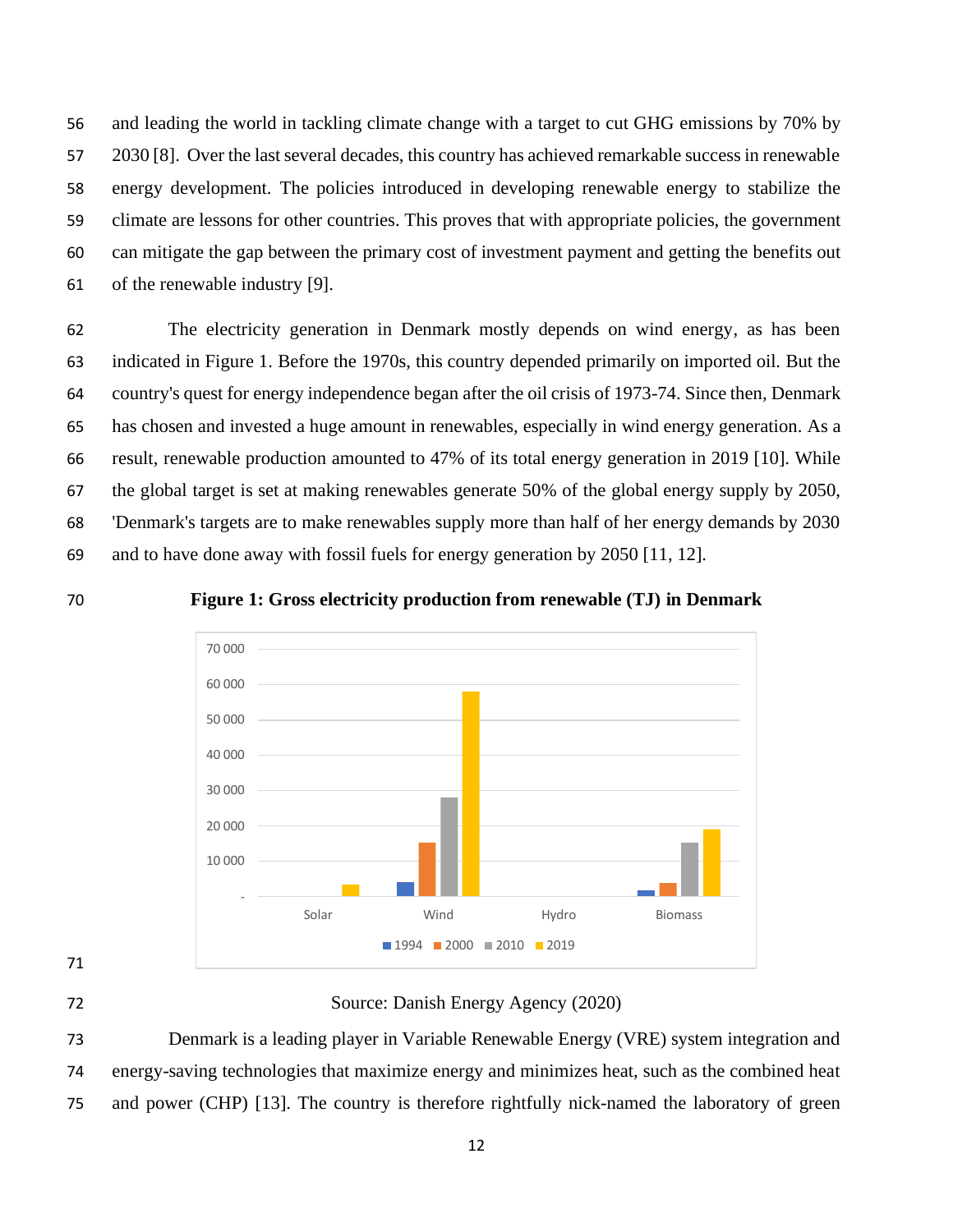solutions. The Energy Trilemma Index of the World Energy Council [14] ranks Denmark as one of the top three countries with a score of 84 out of 100. However, the country ranks poorly in terms of energy security and energy equity compared to other neighbouring economies. The countries with a diversified energy system and a higher level of hydrocarbon power sources are ranked highly in terms of energy security. Nevertheless Denmark's energy production from hydro is almost zero, and the country relies heavily on wind power. The countries ranked highly in this category can also counteract and properly respond to any system shocks with minimal disturbance like COVID-19. Therefore, Denmark seems to be suffering from a lack of system resilience. In terms of energy equity, Denmark is not even in the top ten countries. Energy equity refers to countries with low energy costs, but consumers in Denmark have to pay high rates for electricity compared to other European countries, and taxes of energy are three times greater than that of the average in Europe [15, 16]. Therefore, Denmark has to take account of these issues while making its transition towards clean energy.

 The COVID-19 pandemic has hit the entire supply chain of Denmark's energy sector, starting from commodities to components. This is evident from figure 2 where the gross electricity generation in Denmark declined substantially for the first time since 2000. Furthermore, figure 3 shows that the decline in gross electricity generation can be attributed to the decline in net electricity production from wind turbines. This again is the reflection of the argument made by Bloomberg New Energy Finance which said that over-reliance on one particular source of renewable energy can be a damaging factor during crisis events [7]

# **Figure 2: Gross electricity production (GWh.) in Denmark**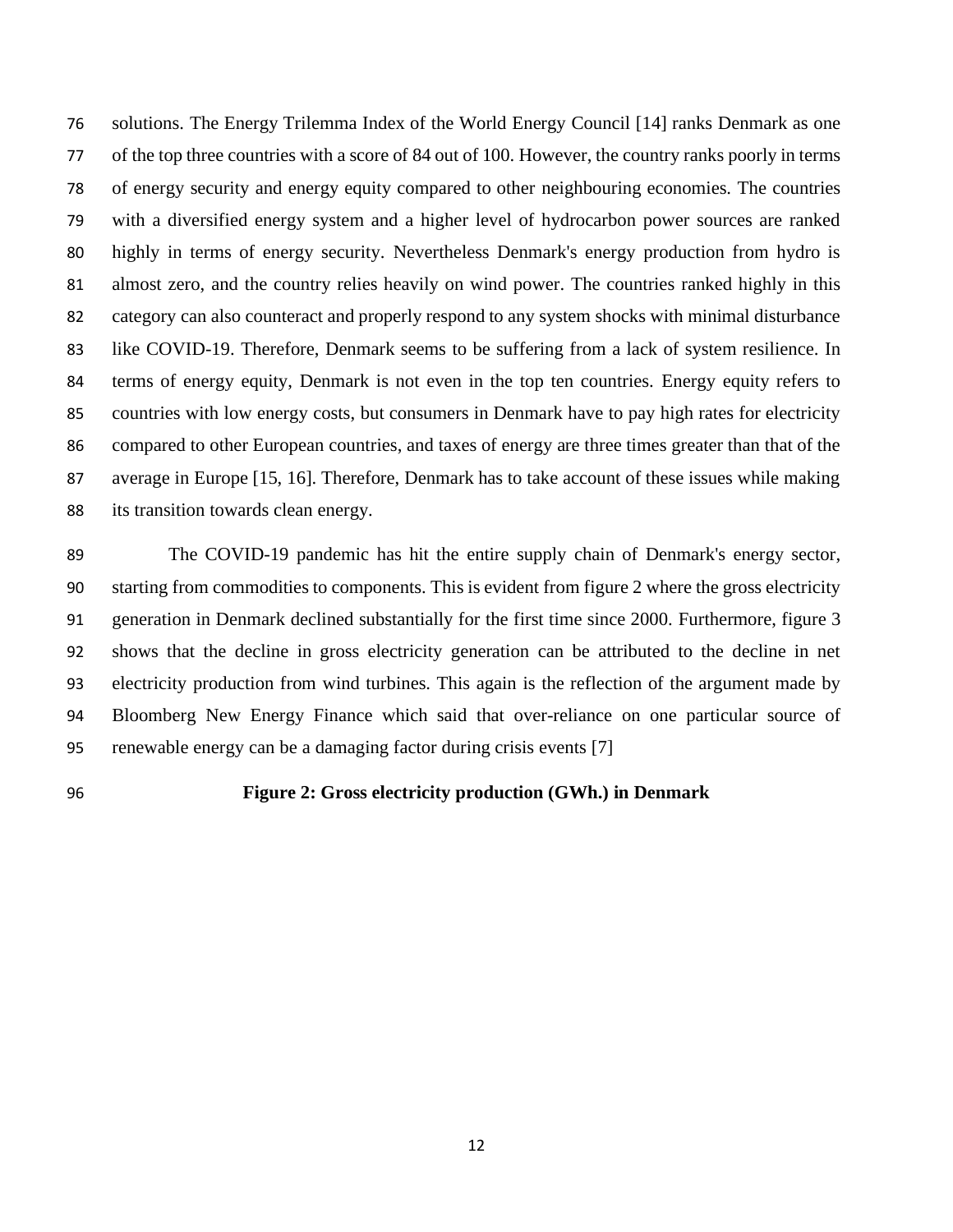

 Owing to the above discussion, our study contributes to the empirical literature in several ways. First, the effects of the COVID-19 pandemic may not be uniform globally, because of the differences in containment measures and levels of their deployment across regions, countries, and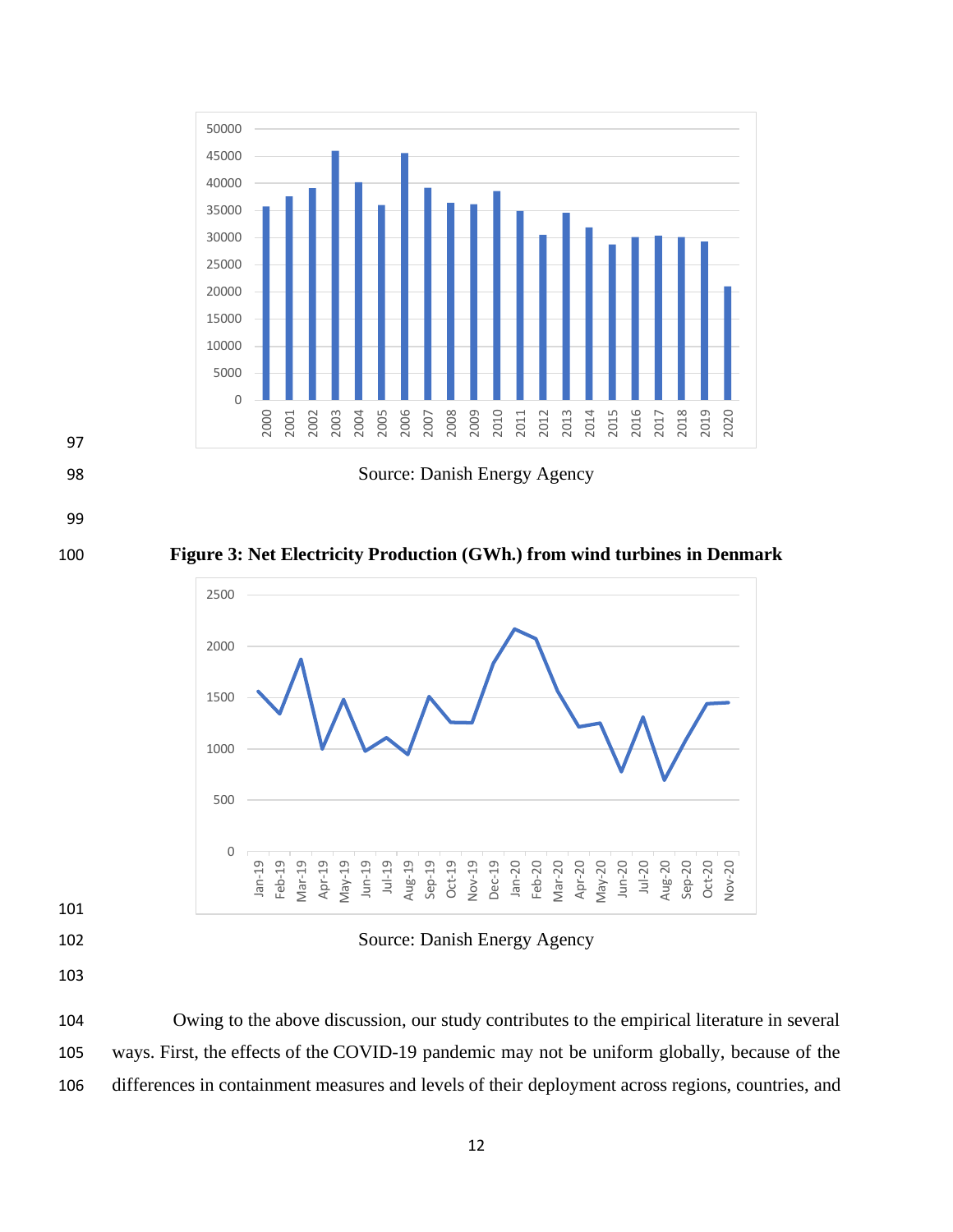geographies. Therefore, economic, geographical, political, and other peculiarities, including strictness of containment measures, relief, or palliative support measures, will provide quality information on the effect of the pandemic [17]. Denmark was recorded to have relatively fewer infections when compared to other European countries during the early period of the pandemic, due to prompt government interventions such as the introduction of strict lockdown, social distancing, and government support [18]. These measures, without a doubt, will have their short-and long-term implications on the state of the country.

 We are specifically interested in the renewable generation of Denmark because its doggedness on sustainable energy development, triggered by the 1970s oil crisis, has placed them on a high pedestal in renewable energy solutions. This journey is in line with the global goal to generate all her energy independent of the environmental-damaging, carbon dioxide-emitting fossil fuels. The electricity generation trend of renewable over the last several decades as shown in figure 4, indicates a very rapid increase and a high potential. Furthermore, since renewable energy sources have notable effects on economic growth, understanding its generation may indicate a path toward economic recovery during and after the pandemic.

**Figure 4: Gross Electricity production by fuels (TJ) in Denmark**



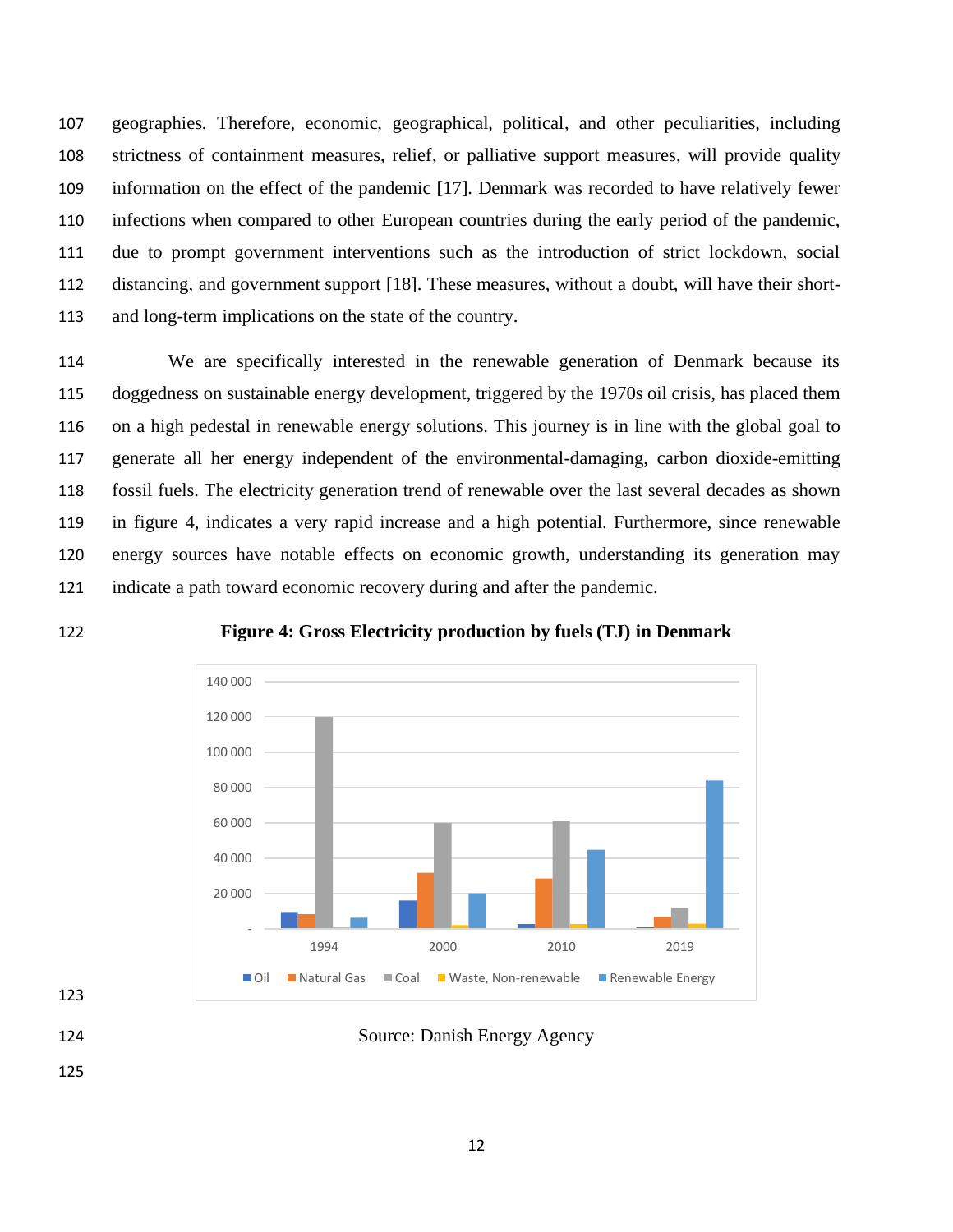Second, our study highlights three channels by which this pandemic can exert its influence on renewable electricity generation in Denmark. First Channel is the stringency of the restriction and lockdown policies which make investments in the renewable industry uncertain. These lockdown policies also put construction as well as the operation of renewable plants in jeopardy. The second channel is via the economic stimulus that the government has implemented. The Danish government will have to sacrifice a significant amount of its GDP to attain the objective of being carbon neutral within 2050. But the government has already spent approximately 26% of its GDP to tackle the COVID-19 pandemic within its boundary [19]. Therefore as more and more money is needed to tackle the virus, more financial resources will be diverted away from meeting the goals of climate mitigation. The third channel is via the COVID-19 pandemic itself. We hypothesize that the COVID-19 pandemic will have a multiplier effect on renewable energy generation because it captures lockdown policies, health containment policies, economic stimulus as well as the dread of the pandemic itself.

 Third, only a few studies have empirically examined the effect of COVID-19 on the electricity sector using the econometric framework. For example, Carvalho et al. [20] used Joinpoint regression and showed that COVID-19 affected electricity consumption significantly, although the reductions were different across geographic regions. Norouzi et al. [21] on the other hand, explored the impact of COVID-19 on Spain's electricity market and they found that observations of deaths and cases due to COVID-19 were negatively associated with energy prices. In other studies, Alkhraijah et al.[22], Geraldi et al. [23], Bielecki et al. [24], Iqbal et al. [25], and Aruga et al. [26] also examined the association between energy consumption and COVID but only some of these studies utilized the econometric methods. This study is more similar to that of Alhajeri et al. [27] who provided evidence of COVID-19 preventing actions leading to a reduction in power generation. But our study differs from Alhajeri et al.[27] since we focus on the empirical aspect of the COVID-19 pandemic and renewable industry using a nonlinear framework, whereas the study of Alhajeri et al.[27] was more concerned with the qualitative aspect of this relationship. The nature of the COVID-19 pandemic and the induced restrictions is characterized by sudden and irregular jumps and linear dynamic is not suitable for capturing those jumps. Linear frameworks also cannot capture the asymmetric and complex dynamics between the variables [28]. Hence, not capturing the nonlinearity among the variables can lead to inconsistent outcomes with poorly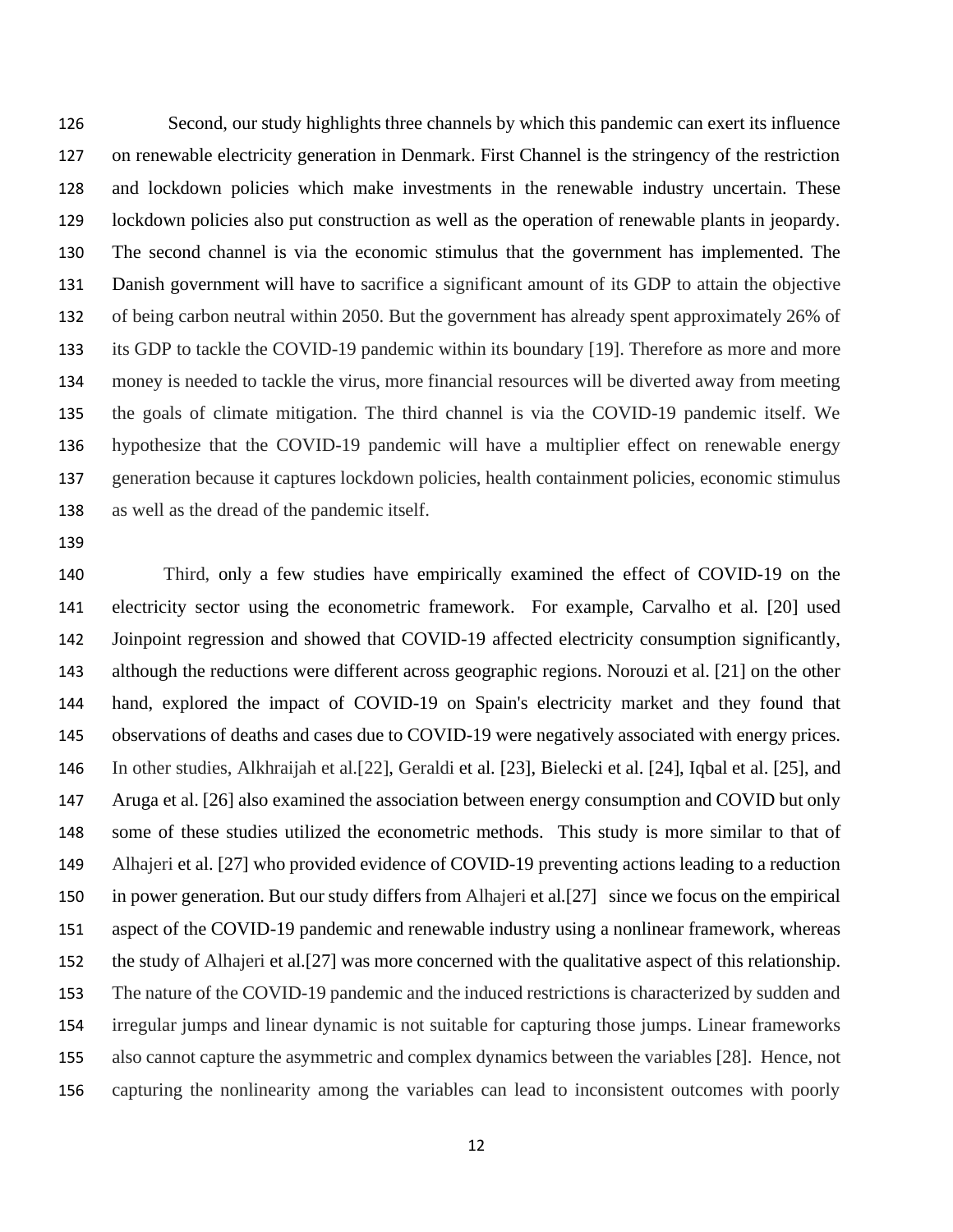behaved estimates and therefore, can easily undermine the objectives of this study [29]. Therefore, our study contributes to the empirical literature by employing several nonlinear estimation techniques such as Fourier ADL cointegration analysis by Banerjee et al. [30] and Markov Switching regression model of Hamilton [31] to capture the relationship among the variables.

 The next section presents the data and methodology used to achieve the aims of the study. The empirical results are presented and discussed in section three while section four concludes the study with vital policy implications and suggestions.

#### **2.0 Methodology and data description**

## **2.1 Data description**

 The objective of this study is to analyze how the COVID-19 pandemic has affected renewable electricity generation in Denmark. In particular, we analyze how the overall electricity generation for the renewable sector (sum of biomass, hydropower, solar power, offshore wind, onshore wind, and other renewables electricity generation) has been affected due to the stringency index, economic support index, and COVID-19 daily confirmed deaths. The empirical model of the study is specified as follows:

$$
172 \t REN_t = \beta_0 + \beta_1 SI_t + \beta_2 ESl_t + \beta_3 COVID_t + \varepsilon_t \t (1)
$$

173 Where  $REN_t$  denotes the overall renewable electricity production of Denmark, COVID<sub>t</sub> indicates the daily confirmed deaths due to COVID-19, SI is the stringency index, ESI is the economic 175 support index and  $\varepsilon_t$  is the error term at time t.

 We only transform the renewable electricity generation and COVID variables into natural logarithm and other variables remain in the level form since the other two variables are indices. These variables have been collected from different sources. For example, we use the daily death data for COVID-19 from the John Hopkins University database [32]. The stringency index and economic support index data come from the Oxford government response tracker database developed by Hale et al. [33]. The data for renewable electricity generation is sourced from the Energi data service developed by Energinet [34] of Denmark. This site provides the hourly data of renewable generation in Denmark. Since we do not have hourly data for any of our independent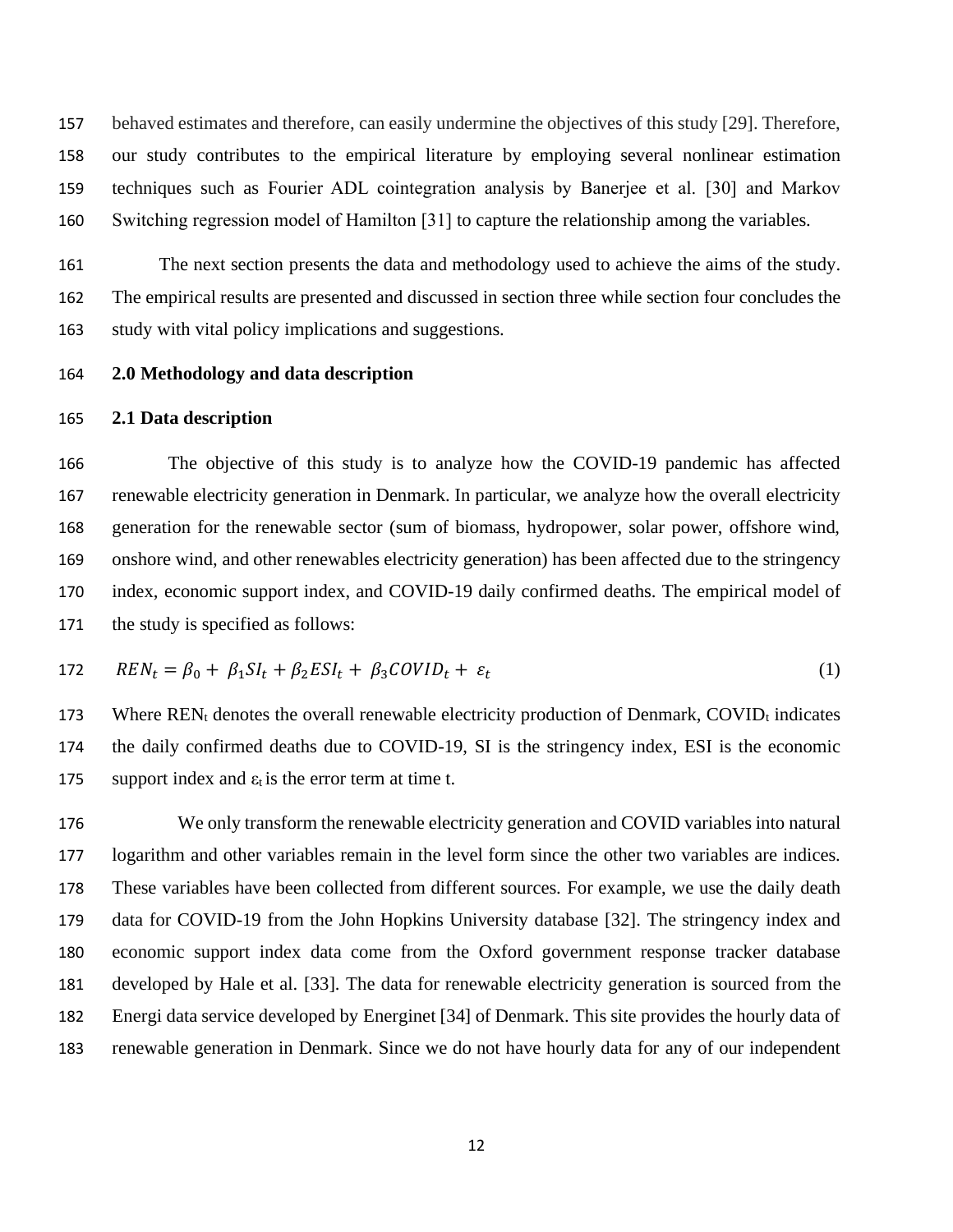variables, we have taken the average of 24-hour electricity generation. The data period ranges from January to November 2020.

 Stringency index implies the strictness of lockdown measures which mainly restrict human behaviour. This index incorporates closure of the school, public places and workplace closure, cancellation of public events, restrictions on gatherings, international travel and internal movement, and stay-at-home requirements. It ranges from 0 to 100, 100 being the harsh restrictions and lockdown policies implemented and 0 being no restrictions or lockdown. Denmark implemented one of the harsh lockdowns in Europe ever since the COVID-19 hit the country. Our initial hypothesis is that these policies have negatively affected the renewable sector. Thus the following hypothesis can be formulated:

# **Hypothesis 1**: SI has a negative and significant impact on REN

 The economic support index, on the other hand, also ranges from 0 to 100, where 100 means the country is fully supporting the people through income support or debt relief. COVID-19 has induced many countries to support the economy through measures such as fiscal stimulus and other monetary measures. So far, Denmark has announced a total stimulus package of \$89,106 Million to tackle the pandemic, according to the Asian Development Bank [19], which is approximately 26% of its GDP. This package is composed of liquidity support, credit creation, direct long-term lending, equity support, and health and income support. This bulk amount of economic support to tackle the pandemic demonstrates that many of the climate 'projects' financing will get delayed, and support will be diverted away from clean energy projects to support the economy. Therefore, our second hypothesis argues that some of the funds (including those of renewable energy projects) that were aimed at tackling the climate crisis are diverted away from supporting the clean energy sector to prevent the immediate threat of COVID-19 [35]. Thus, the second hypothesis can be written as follows:

## **Hypothesis 2**: ESI has a negative and significant impact on REN

 The restrictions and lockdown implemented by the Danish government forced people to stay in their homes. As a result, the renewable sector suffered from proper maintenance and operation. Besides, the COVID variable (captured through the daily confirmed death of COVID-19) variable also incorporates the other two variables, such as SI and ESI. Therefore, it is expected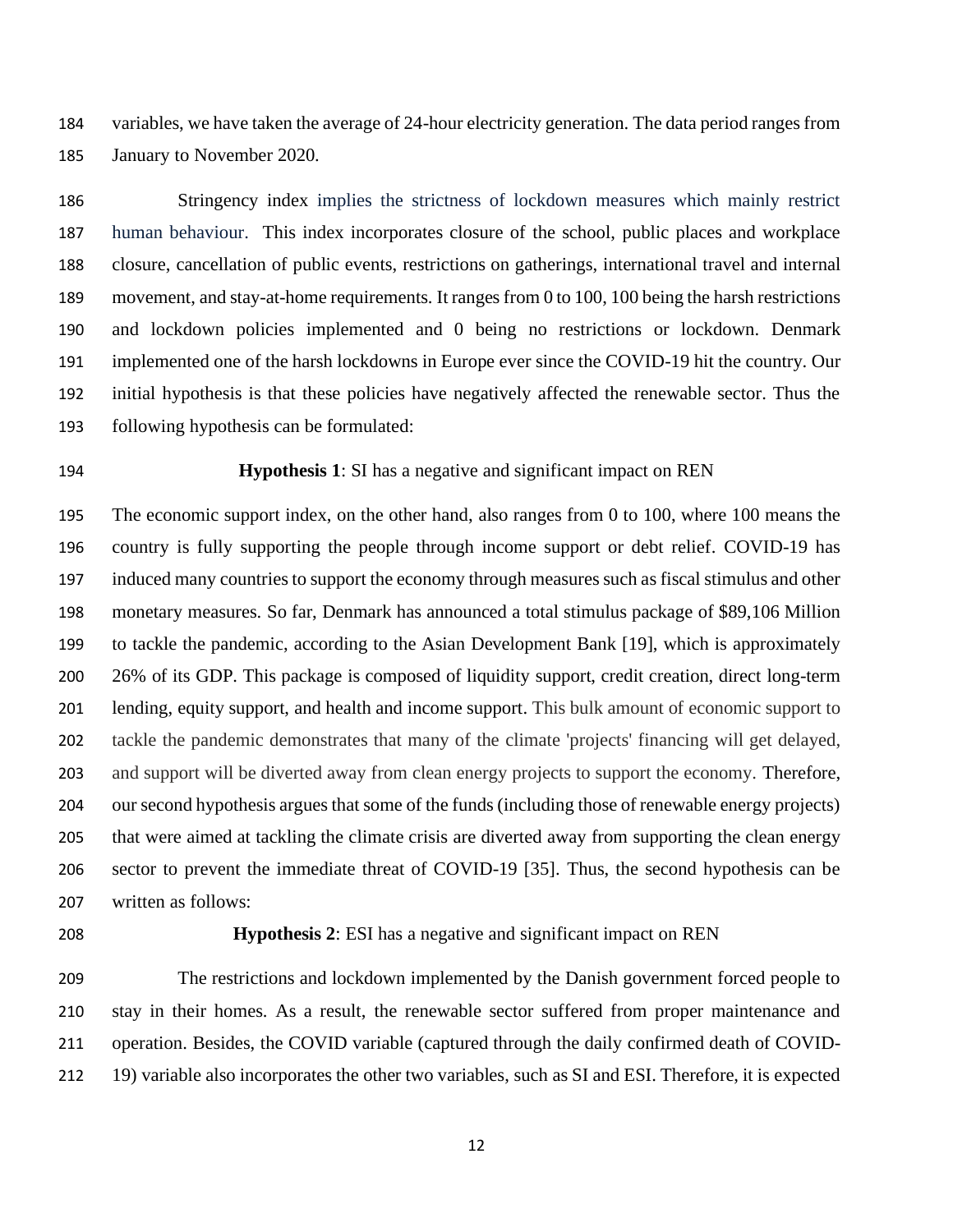213 that COVID will have a greater effect on the renewable sector than SI and ESI. Hence, our third 214 and final hypothesis can be specified as follows:

# 215 **Hypothesis 3:** COVID has a negative and multiplier impact on REN

216 Descriptive statistics for the variables are presented in Table 1. As we have already mentioned, 217 table 1 lists COVID and REN variables in logarithmic form and the other two variables in level 218 form.

|                     | <b>COVID</b> | <b>ESI</b>  | <b>REN</b>  | <b>SI</b> |
|---------------------|--------------|-------------|-------------|-----------|
| Mean                | 0.551603     | 80.48664    | 3.248134    | 55.73370  |
| Median              | 0.173000     | 87.50000    | 3.249994    | 54.63000  |
| Maximum             | 3.798000     | 100.0000    | 3.316353    | 72.22000  |
| Minimum             | $-1.036000$  | 37.50000    | 3.146791    | 37.04000  |
| Std. Dev.           | 0.755999     | 17.92189    | 0.035525    | 9.679303  |
| <b>Skewness</b>     | 1.773064     | $-1.776110$ | $-0.391970$ | 0.184602  |
| Kurtosis            | 5.948644     | 4.597531    | 2.642874    | 2.219191  |
| Jarque-Bera         | 232.1923     | 165.6099    | 8.101258    | 8.143553  |
| Probability         | 0.000000     | 0.000000    | 0.017411    | 0.017047  |
| Sum                 | 144.5200     | 21087.50    | 851.0111    | 14602.23  |
| Sum Sq. Dev.        | 149.1704     | 83831.70    | 0.329384    | 24452.80  |
| <b>Observations</b> | 262          | 262         | 262         | 262       |
|                     |              |             |             |           |

**Table 1. Descriptive Statistics**

#### 219

#### 220 **2.2 Methodology**

# 221 **2.2.1 Nonlinear dependence test**

 To examine the nonlinear dependence in the series of our model, we first employ the Brock- Dechert-Scheibkman (BDS) test provided by Brock et al. [36]. This test is used for model misspecification since it provides a high statistical power to determine the linearity or correct specification structure of the proposed model [37]. It is considered an important advancement in examining nonlinearity dependence when applied to pre-whitened data. It is based on correlation integral, an idea developed by Grassberger and Procaccia [38] to estimate the dimension of correlation. The performance of this test depends on the two parameters, one is ε (distance), and another one is d (value of the embedding dimension). It is expected that the distance between any pair of points can be equal to or less than ε under the assumption of independence [39].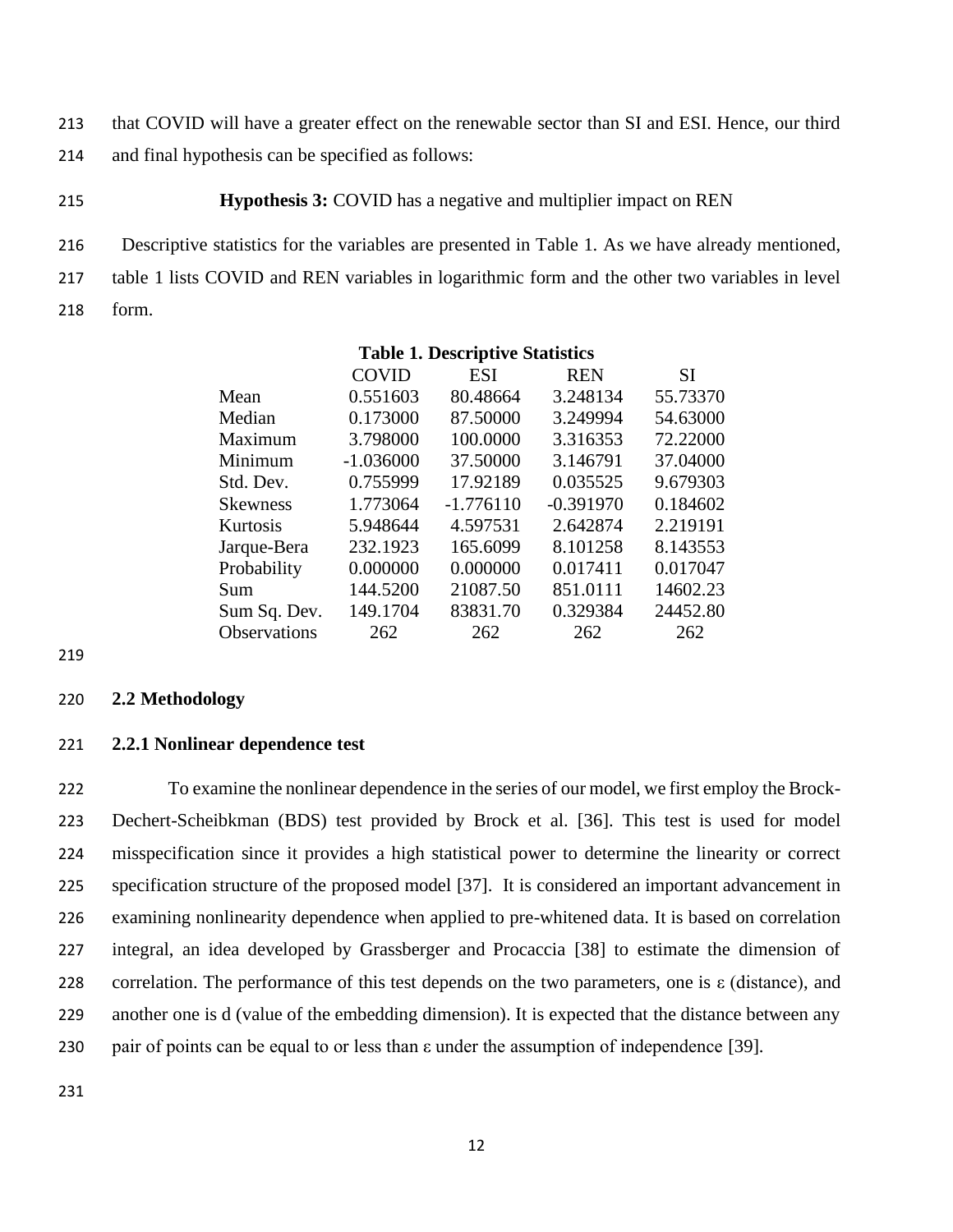# 232 **2.2.2 Unit root test**

233 To check the stationary of our variables, we have employed an Augmented Dicky Fuller 234 test (ADF) and Fourier ADF unit root test. The general specification for the ADF test is as follows:

$$
235 \quad \Delta y_t = \alpha y_{t-1} + x_t Y + \beta_1 \Delta y_{t-1} + \beta_2 \Delta y_{t-2} \dots + \beta_p \Delta y_{t-p} + \nu_t \tag{2}
$$

236

237 Where  $\Delta$  is difference and  $\alpha = \rho - 1$  and  $\rho$  is the coefficient of the AR ( $\rho$ ) process.  $y_t$  is the 238 variable under consideration and  $v_t$  is white noise. The lagged term has been added to tackle the 239 autocorrelation problem.

 However, the traditional unit root tests such as ADF cannot capture the structural breaks. Our variables might have undergone some structural shifts, which further result in different forms of nonlinearity. Hence ADF test was again augmented for a nonlinear framework by Enders and Lee [40] where they used the Fourier function consisting of different frequencies. The following equation specifies a Fourier function:

245 
$$
Y(t) = \alpha_0 + \alpha_1 t + \sum_{j=1}^{m} \tau_j \sin\left(\frac{2\pi j t}{N}\right) + \sum_{j=1}^{m} \rho_j \cos\left(\frac{2\pi j t}{N}\right); m \leq \frac{N}{2}; t = 1, 2
$$
 (3)

246

247 Here,  $α_0$  and  $α_1$  are the intercept and trend coefficients. The amplitude and displacement dynamics 248 of the Fourier function are indicated by  $\tau_i$  and  $\rho_i$ . Also, we have N number of observations and m-249 optimal number of frequencies which will be determined by the information criteria, here j is 250 Fourier frequency (values of j range from 1,2... to m).  $\tau_i$  and  $\rho_i$  are two nonlinear parameters in the 251 above equation and if one of them is at least significant, this means that there is nonlinearity. 252 However, the process will become linear if these parameters are zero. 2.2.3. Cointegration test

 The essence of cointegration is to confirm whether the variables move together or not in the long run. Cointegration requires all the variables to be integrated in the same order. In this paper, we apply the Fourier ADL cointegration analysis suggested by Banerjee et al. [30] rather than Engle-Granger's [41] methodology or Johansen and Joselius [42] cointegration tests since they cannot capture the nonlinearity. This test does not require specifying the duration of the breaks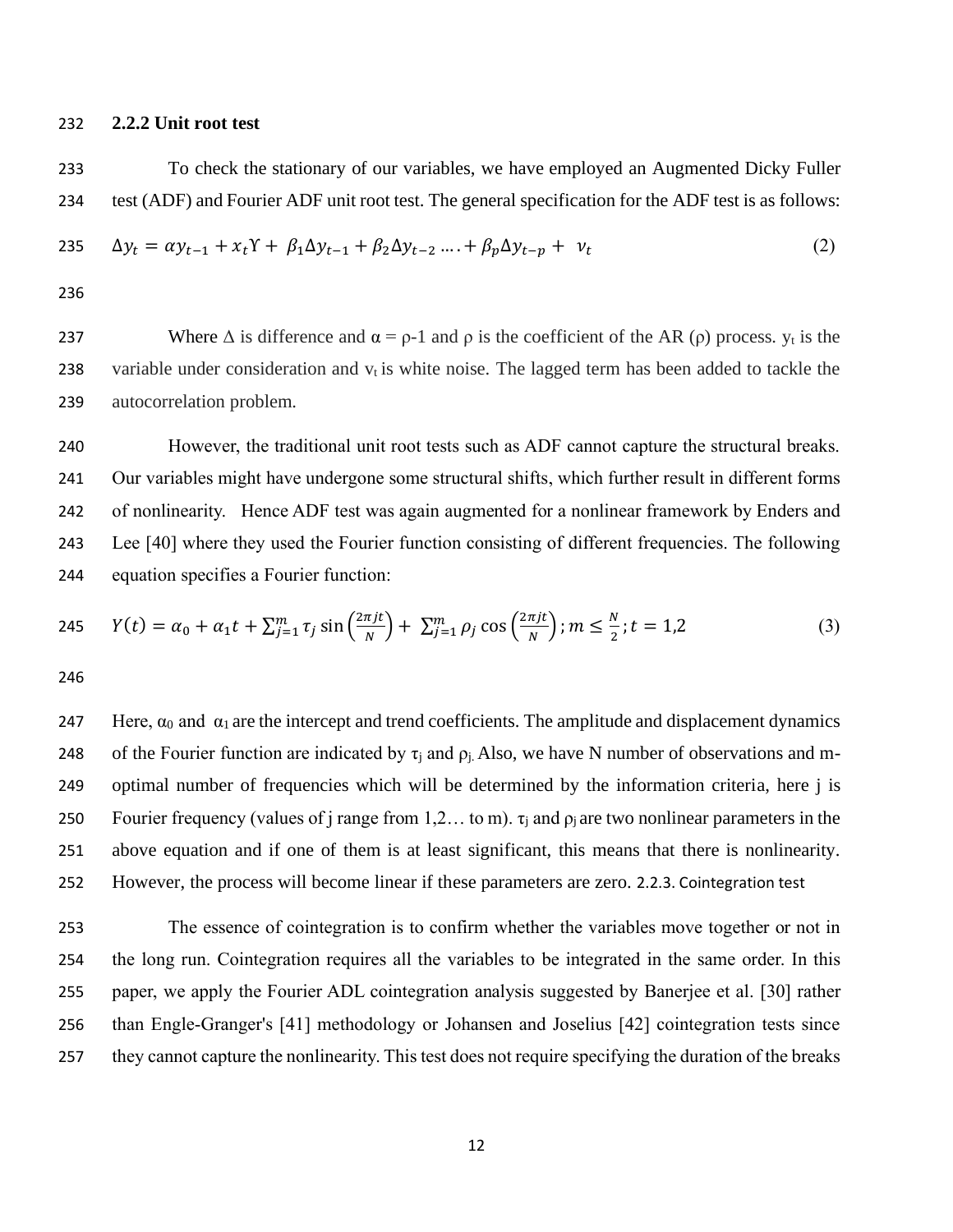as well as prevents power loss when too many dummies are used. The formula for this test is specified as follows:

$$
260 \t \Delta y_{1t} = d(t) + \theta_1 y_{1,t-1} + \pi y_{2,t-1} + \tau \Delta y_{2,t} + \varepsilon_t \t\t(4)
$$

261 Here,  $d(t)$  is the deterministic term and y,  $\tau$ , and  $y_{2t}$  is n<sup>\*</sup>1 parameter vectors and explanatory variables.

 The null hypothesis of this test is that of no cointegration. However, if the critical values developed by Banerjee et al. [30] are under the test statistic that is estimated, the null hypothesis will be rejected and cointegration will be confirmed.

# **2.2.4. Markov Switching Regression**

 Considering the possibility of nonlinearity and sudden change in the variability of a given indicator, here we employ a superior technique compared to other econometric models, which is the Markov Switching Regression model advocated by Hamilton [31]. This model provides a nonlinear alternative to linear models of Box Jenkins ARIMA or unobserved components models of Watson [43], Harvey and Todd [44], and Clark [45]. In this technique, the models are very flexible and can change against regime shifts. This test can be applied to non-stationary, dynamic, and linear cointegrated models. Hamilton [31] used the process provided by Goldfeld and Quandt [46] to determine the changes in the autoregressive 'process's parameters. According to Hamilton [31], the nonlinearities arise when the process experiences discrete shifts in regimes, this implies the episodes where the given series's dynamic behaviour is different.

The two regime Markov Switching regression can be written as follows:

279  $X_t = \alpha_1 + \sum_{i=1}^{\rho} Y_{1,i} X_{t-i} + \alpha_{1,t} \text{ if } s_t = 1$ 

280 
$$
X_t = \alpha_2 + \sum_{i=1}^{\rho} Y_{2,i} X_{t-i} + \alpha_{2,t} \text{ if } s_t = 2
$$

281 Here,  $α_{i,t}$  is independently and identically distributed with mean 0 and variance  $σ<sup>2</sup>$ . The state 282 variable is donated by  $s_t$ , and it is governed by a first-order Markov chain. The transition probabilities of this state variable can be presented in the following matrix format: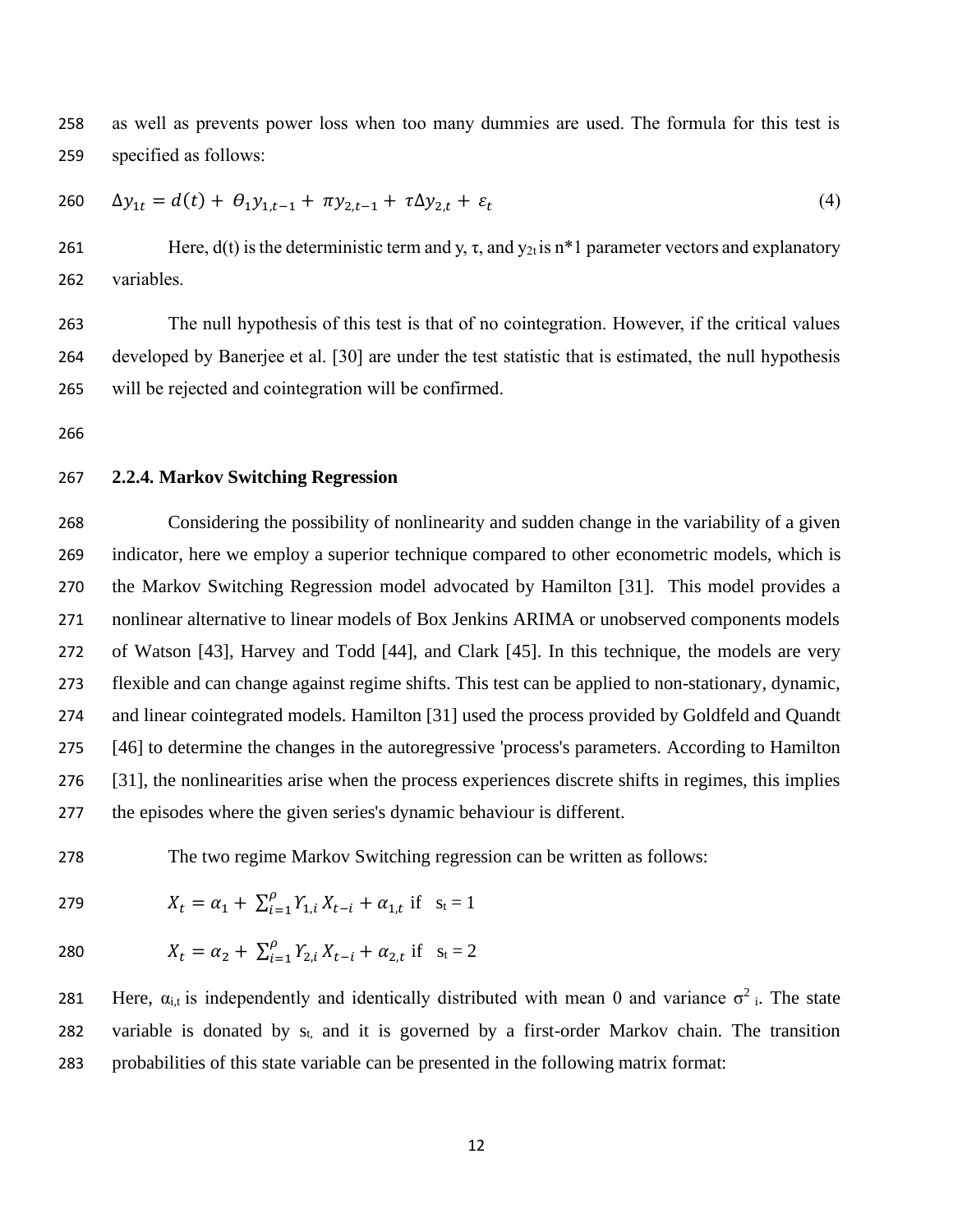284 
$$
P = \frac{\rho_{11}}{\rho_{21}} \frac{\rho_{12}}{\rho_{22}}
$$

285 Here, if the value of  $\rho_{ij}$  is small, the model will stay longer in state i. The duration of this state is 286 expected to be  $1/\rho_{ii}$ . The regime numbers can be  $r \ge 2$  [23].

# 2.2.5. Causality test

 The cointegration test confirms whether there is any long-run relationship or not between two variables, but it does not say anything about the direction of causality. Granger causality is used to identify the direction of causality among the variables. Here, we employ Breitung and Candelon [47] frequency domain Granger causality test to examine the causal inference among the variables studied. Breitung and Candelon proposed a test which is based on sets of linear hypothesis on the autoregressive framework using a bivariate vector autoregressive (VAR) model. The framework developed by them can be used to disentangle long-run and short-run predictability. The superiority of this causality test over other traditional causality tests is that it permits the forecasting of variables examined at specific time frequencies. This will allow us to examine the changes where policy interventions can be provided, that is, whether in the short term, medium-term or long term [48].

# **3.0 Results and Discussions**

 As outlined in the methodology, as an initial technique, the BDS test of Brock et al. [36] is applied to capture nonlinearity in the time series variables. The outcomes of the BDS test for the variables of SI, ESI, REN and COVID in Denmark are reported in Table 2. The results provide empirical evidence that there is nonlinear behaviour in the time series variables.

| Table 2. BDS dependency test |                                                           |          |          |        |  |  |  |
|------------------------------|-----------------------------------------------------------|----------|----------|--------|--|--|--|
|                              | <b>BDS</b> Statistic<br>Prob.<br>Dimension<br>z-Statistic |          |          |        |  |  |  |
|                              |                                                           | 0.182878 | 39.15713 | 0.0000 |  |  |  |
| 51                           |                                                           | 0.319833 | 43.47282 | 0.0000 |  |  |  |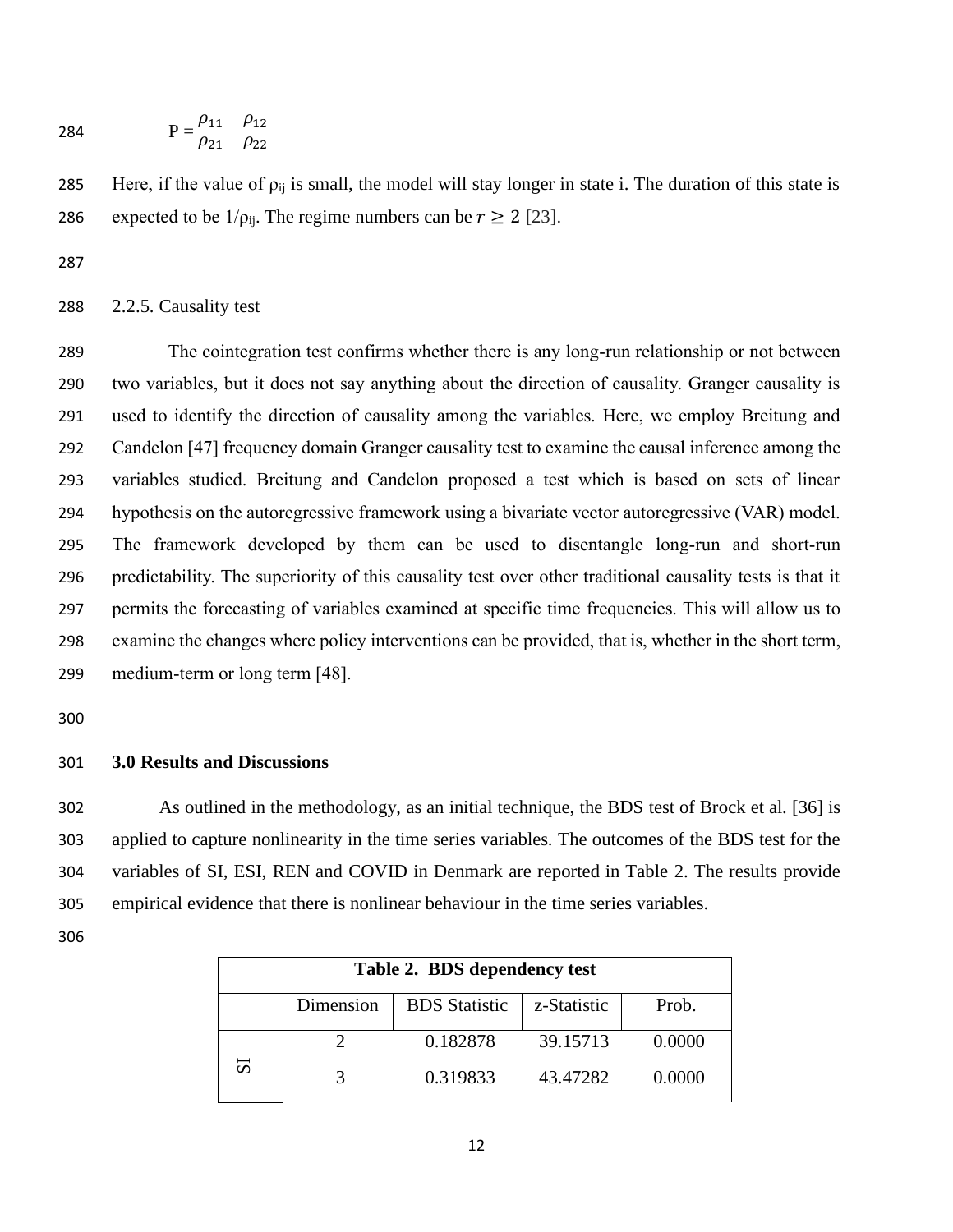|            | 4              | 0.412207 | 47.47358 | 0.0000 |
|------------|----------------|----------|----------|--------|
|            | 5              | 0.473506 | 52.79388 | 0.0000 |
|            | 6              | 0.516991 | 60.31391 | 0.0000 |
|            | $\overline{2}$ | 0.203520 | 22.27613 | 0.0000 |
|            | 3              | 0.343580 | 23.64981 | 0.0000 |
| ESI        | 4              | 0.438894 | 25.32817 | 0.0000 |
|            | 5              | 0.502749 | 27.77520 | 0.0000 |
|            | 6              | 0.544551 | 31.11504 | 0.0000 |
|            | $\overline{2}$ | 0.166786 | 46.90841 | 0.0000 |
|            | 3              | 0.276761 | 48.96380 | 0.0000 |
| <b>REN</b> | 4              | 0.344884 | 51.24503 | 0.0000 |
|            | 5              | 0.384711 | 54.86046 | 0.0000 |
|            | 6              | 0.404865 | 59.89285 | 0.0000 |
|            | $\overline{2}$ | 0.119421 | 15.77295 | 0.0000 |
|            | 3              | 0.218391 | 18.03169 | 0.0000 |
| COVID      | $\overline{4}$ | 0.285335 | 19.64285 | 0.0000 |
|            | 5              | 0.338107 | 22.16545 | 0.0000 |
|            | 6              | 0.368046 | 24.82805 | 0.0000 |

Note: \*, \*\*, and \*\*\* denote statistically significant at the 10%, 5% and 1%significance level.

 We now proceed to estimate a linear unit root test, namely Augmented Dickey-Fuller (ADF), to examine whether the time series variables in the estimated models have a unit root. Moreover, we also employ the nonlinear unit root test, namely the Fourier-ADF (F-ADF) unit root test, which depends on the frequency and the lag length. F-ADF captures unknown structural breaks with frequencies to select the minimum sum of the squared residuals. The outcomes from these tests are reported in Table 3. As reported, at the 5% level, the time series variables have a unit root at the level. However, at the first difference, the variables are stationary. In other words, the variables are integrated into the same order or I(1).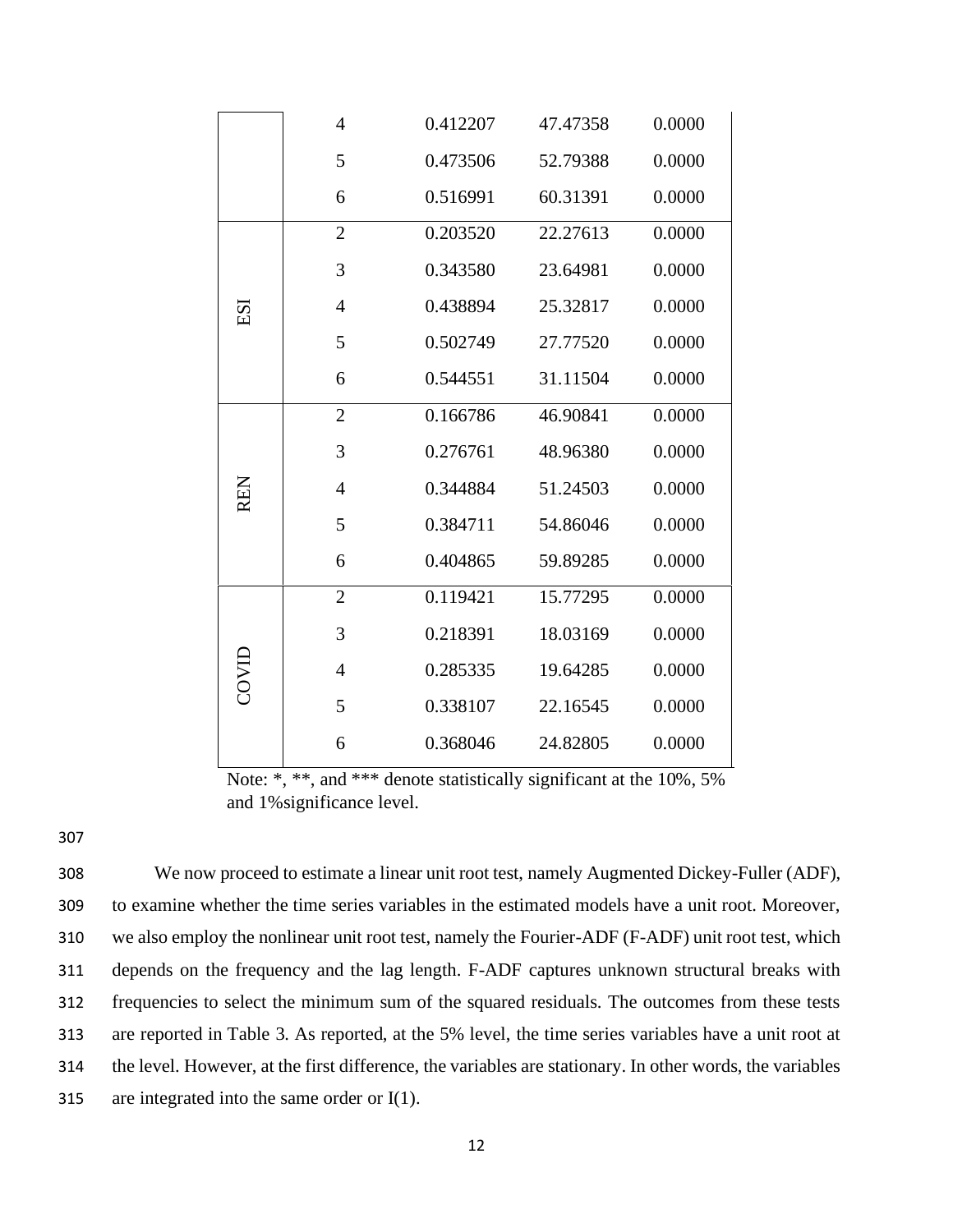**Table 3. ADF and Fourier ADF Unit Root Tests ADF Unit Root Test** Variables T-Statistic Probability COVID -2.4191 *0.3688* ΔCOVID -20.1264\*\*\* *0.0000* ESI -2.4735 *0.3411* ΔESI -16.1206\*\*\* *0.0000* LREN 3.3915\* *0.0547* ΔLREN -14.3076\*\*\* *0.0000* SI  $-3.1852*$   $0.0897$ ΔSI -16.0783\*\*\* *0.0000* **Fourier ADF Unit Root Test** Variables Frequency F-Statistic Fourier ADF Test Statistic  $\text{COVID}$  1 8.010  $-4.257^*$  $\triangle$ COVID 1 1.091 -5.606\*\*\* ESI 1 3.478 -3.414  $\triangle ESI$  4 0.926 -16.172\*\*\* LREN  $\begin{array}{|c|c|c|c|c|c|c|c|} \hline 5 & 2.321 & 3.421 \ \hline \end{array}$ ΔLREN 5 2.185 -9.590\*\*\*  $SI$  2 2.368  $-3.565$  $\Delta SI$  2 0.258 -8.005\*\*\* Critical values of Fourier ADF Test Frequency 1% 1% 5% 10% 1  $-4.87$   $-4.31$   $-4.02$ 2  $-5.58$   $-5.02$   $-4.73$ 3  $-6.19$   $-5.63$   $-5.34$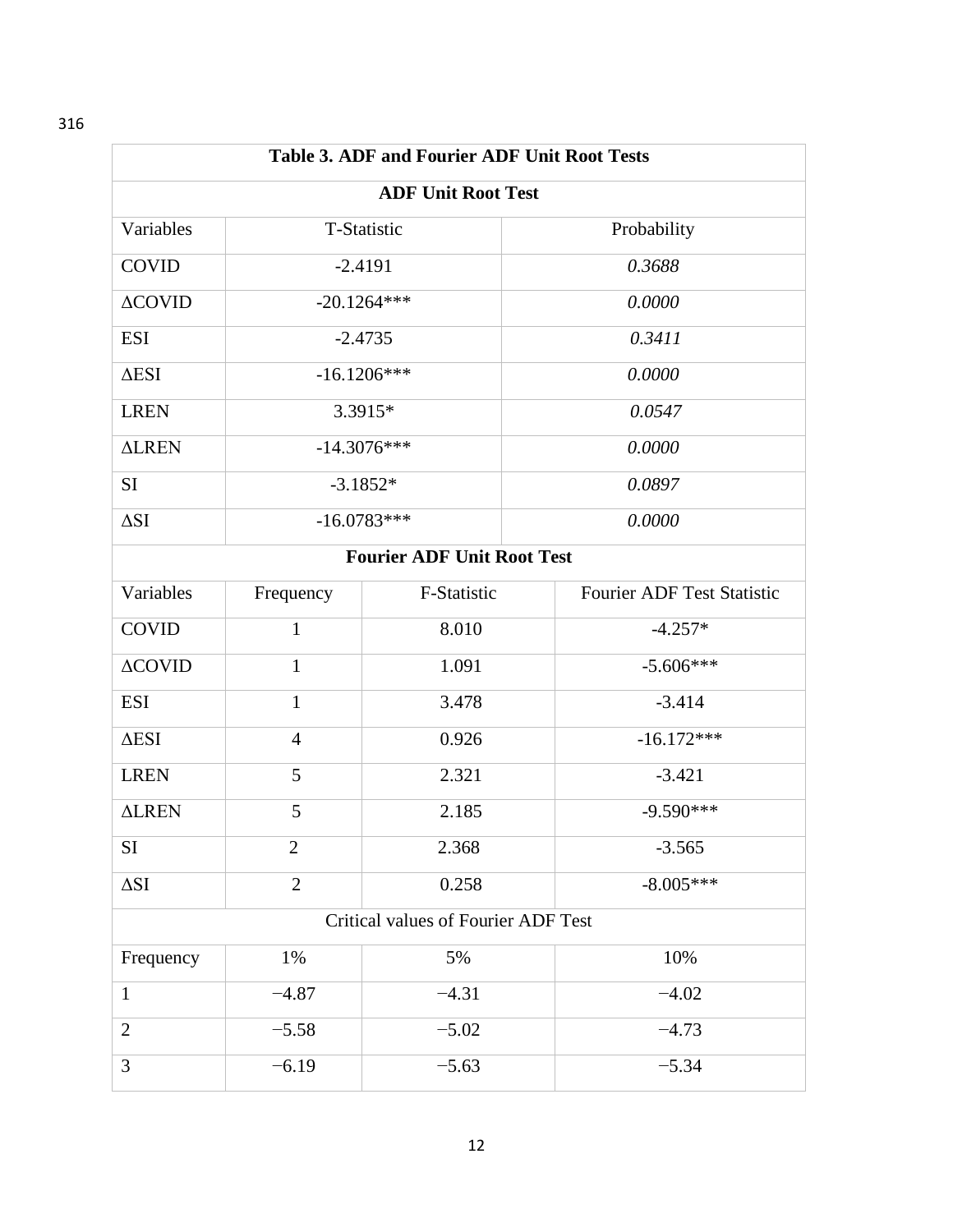|                                                                                              | $-6.73$ | $-6.18$ | $-5.89$ |  |  |  |  |
|----------------------------------------------------------------------------------------------|---------|---------|---------|--|--|--|--|
|                                                                                              | $-7.24$ | $-6.68$ | $-6.39$ |  |  |  |  |
| Critical values of F                                                                         |         |         |         |  |  |  |  |
| 10.35<br>6.35<br>7.58                                                                        |         |         |         |  |  |  |  |
| Note: $\Delta$ symbol indicates the first difference of the variables. *, **, and *** denote |         |         |         |  |  |  |  |

statistically significant at the 10%, 5%, and 1% significance level, respectively. The decisions are taken based on the 5% significance level.

317

 As a next step, the present study applies the ADL cointegration test, which takes both nonlinearity and unknown structural breaks into account. The outcome from the ADL cointegration test is reported in Table 4. The null hypothesis of the ADL cointegration test is that there is no cointegration equation among the time series variables. The findings reveal that the null hypothesis can be rejected, imping that there is a long-run relationship between renewable electricity generation and stringent index, economic support index, and COVID-19 deaths in Denmark.

325

| <b>Table 4. Fourier ADL Cointegration Test</b> |                        |                       |          |  |  |
|------------------------------------------------|------------------------|-----------------------|----------|--|--|
| Model                                          | <b>Test Statistics</b> | Frequency             | Min AIC  |  |  |
| REN=f (SI, ESI, COVID)                         | $5.142***$             | 5                     | $-6.725$ |  |  |
|                                                |                        | <b>Critical Value</b> |          |  |  |
|                                                | 1%                     | 5%                    | 10%      |  |  |
|                                                | $-5.08$                | $-4.38$               | $-4.01$  |  |  |

Note: \*, \*\*, and \*\*\* denote statistically significant at the 10%, 5%, and 1% significance level, respectively.

326

 Since the present study captures the long-run linkage among the time series variables, we next explore the possible effect of the stringency index, economic support index, and COVID on renewable electricity generation employing Markov switching regression. The outcomes of the Markov switching regression are reported in Table 5. This test is a linear regression model with nonlinearities arising from discrete changes in regime. The present study undertakes two different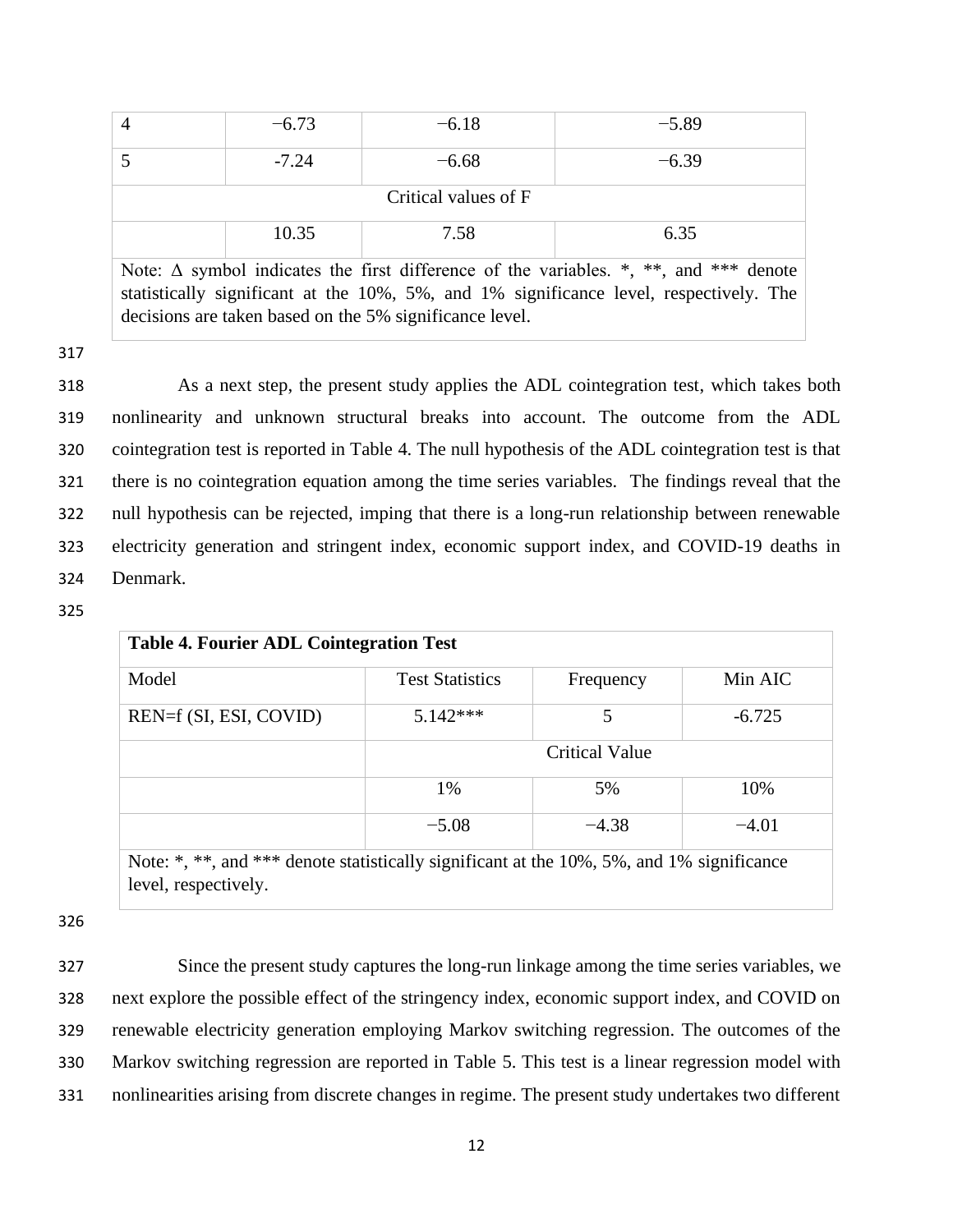332 regimes in the renewable electricity sector in Denmark, a high volatility regime (Regime 1) and

333 low volatility regime (Regime 2).

| <b>Table 5. Markov Switching Regression</b>                                                      |              |        |           |                |  |
|--------------------------------------------------------------------------------------------------|--------------|--------|-----------|----------------|--|
|                                                                                                  |              |        |           |                |  |
| Variable                                                                                         | Coefficient  | Std.   |           | Probability    |  |
|                                                                                                  |              |        | $Z-$      |                |  |
|                                                                                                  |              | Error  | Statistic |                |  |
| Regime 1                                                                                         |              |        |           |                |  |
| SI <sub>1</sub>                                                                                  | $-0.0018**$  | 0.0009 | $-2.0245$ | 0.0429         |  |
| <b>ESI</b>                                                                                       | $-0.0005*$   | 0.0003 | $-1.7758$ | 0.0758         |  |
| <b>COVID</b>                                                                                     | $-0.0375**$  | 0.0095 | $-3.9254$ | 0.0001         |  |
| $\mathsf{C}$                                                                                     | $3.4270***$  | 0.0617 | 55.45868  | $\overline{0}$ |  |
| Regime 2                                                                                         |              |        |           |                |  |
| <b>SI</b>                                                                                        | $-0.0017***$ | 0.0002 | $-6.9143$ | $\overline{0}$ |  |
| <b>ESI</b>                                                                                       | $-0.0004***$ | 0.0001 | $-3.2837$ | 0.001          |  |
| <b>COVID</b>                                                                                     | $-0.0175***$ | 0.0031 | $-5.549$  | $\overline{0}$ |  |
| $\mathcal{C}$                                                                                    | 3.2862***    | 0.0195 | 167.7567  | $\overline{0}$ |  |
| Note: *, **, and *** denote statistically significant at the 10%, 5%, and 1% significance level, |              |        |           |                |  |
| respectively.                                                                                    |              |        |           |                |  |
|                                                                                                  |              |        |           |                |  |

334

#### 335

 The outcomes in Table 5 show that the stringency index has a negative and significant effect on renewable electricity generation in Denmark in both regimes. The coefficients of the stringency index under both regimes are similar, indicating a similar effect of the lockdown on renewable electricity in high and low volatility periods. The negative effect of the stringency measures on renewable energy can be supported by the fact that the construction of renewable energy installations was delayed due to these measures implemented in the countries. These measures also disrupted the supply chain and directly impacted the commissioning of renewable electricity projects [49]. Also, many clean energy workers got unemployed due to the financial pressure of their respective companies [14]. For example, in Denmark, the Vestas which is the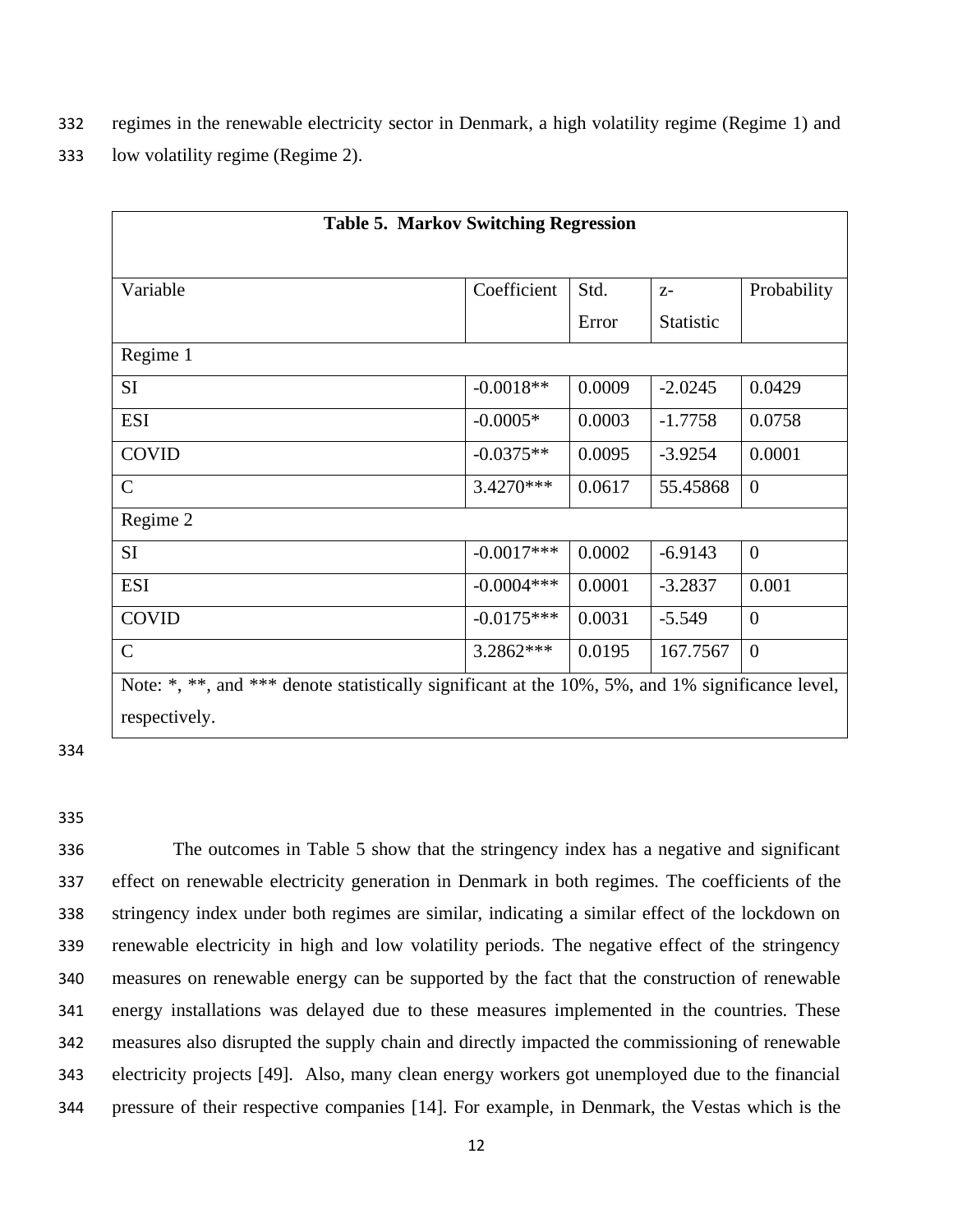'world's largest wind turbine manufacturer, cut jobs due to financial uncertainty associated with COVID-19. The company decided to shut down its projects of MHI Vestas and those in Lem Blade and Aarhus located in Denmark [50]. The IEA [51] reports that biofuel projects and utility-scale electricity may encounter delays in commissioning. The crisis severely hit the biofuel sector as the biofuel used drops due to restrictions of transport activity all around the country. The decrease in biofuel production will be 11.5%. Considering that Denmark's widely used energy source is bioenergy and COVID-19 has halted the production of many transport biofuel, our result is therefore not surprising.

 In July 2020, European Union (EU) leaders, including that of Denmark, agreed about the recovery fund for coronavirus amounting to approximately 750 Billion Euro. This meant that a compromise had to be met regarding the climate budget. For example, cuts had to be made from the Just transition fund, a flagship of the European Commission aiming to assist carbon-intensive economics get rid of fossil fuels. Besides, funds were also cut from InvestEU (which helps meet the green goals of the member countries) and scientific research regarding the climate crisis [35, 52]. The aforementioned argument is reflected in our finding that the economic support index has significant negative impacts on renewable electricity. This segment of the finding falls in similar line with the findings from [39], who noted that financial or economic crisis could set back the target for reducing emissions as well as affect the deployment of renewable energies. These crises also happen to coincide with the commission of wind power projects. Since Denmark's electricity sources come mostly from the wind sector, our result that renewable energy was negatively affected by the pandemic is very reasonable.

367 Furthermore, we find that COVID significantly and negatively affects renewable electricity generation under both regimes. However, the high volatility regime's coefficient is greater than the coefficient under the low volatility regime, indicating that COVID has greater negative effects in the high volatility regime. The effects of COVID are also greater than that of stringency and economic support indices under both regimes. This segment of the result demonstrates the multiplier effect of the COVID pandemic, as proxied by the daily confirmed deaths, on renewable electricity. The increasing rate of COVID-19 death rate makes people afraid to go outside home and makes the government impose further strict regulations and lockdown. As a result, the COVID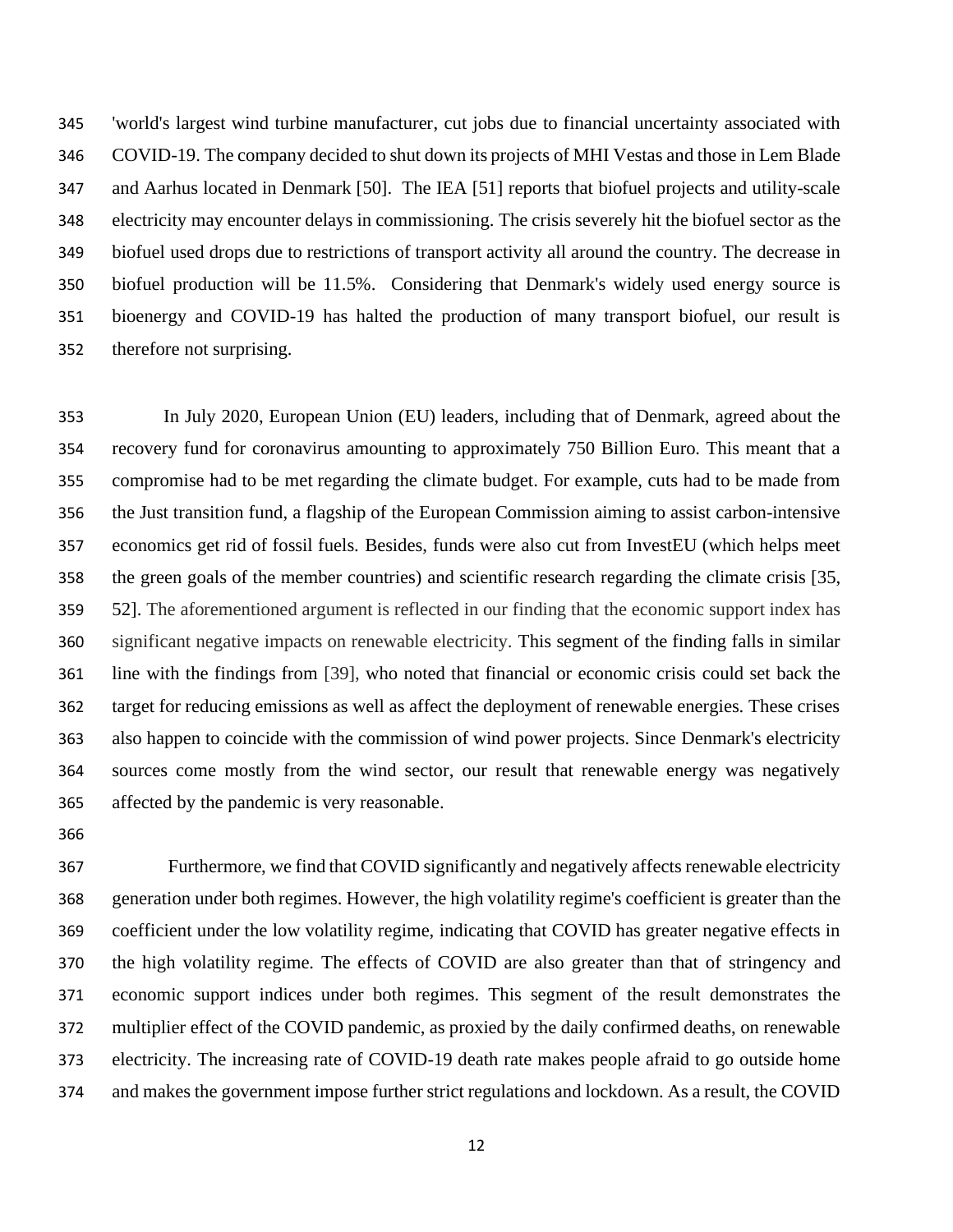variable incorporates the impacts of the stringency index as well as that of fear of the employees and employers working in the renewable industry. The result can also be explained by the fact that many countries have experienced a total slowdown in the installation of distributed solar PV where the installation requires access to commercial buildings and houses. This segment of the result is consistent with Eroğlu [53], who noted that the renewable energy sector is getting affected severely because of lack of government support, issues related to the tax stock market, and supply chain delays that are caused by the pandemic.

382

To catch the causal impact of the stringent index, economic support index, and COVID-19 deaths on renewable electricity generation in Denmark at different frequencies, the present study implemented the BC causality test, which allows us to separate long-term causality from short- term causality. The BC causality test distinguishes nonlinearity and causal stages, whereas the test also encourages the identification of causality between parameters at various frequencies. The outcomes of the BC causality test are depicted in Table 6. We find that there is evidence of causality from SI to REN in the medium and short term, imping that the stringency index is an important predictor for renewable electricity generation in Denmark for the medium and short term. Moreover, COVID-19 deaths can also predict significant variation in renewable electricity generation in Denmark at different frequencies, specifically during the long and short term. However, we fail to capture any significant causality from the economic support index to renewable electricity generation in the long and short-terms.

395

|                           |                  | Long-term        |                      | Medium-term         |                     | Short-term          |  |
|---------------------------|------------------|------------------|----------------------|---------------------|---------------------|---------------------|--|
| Direction of<br>causality | $w_i = 0.01$     | $w_i = 0.05$     | $w_i = 1.00$         | $w_i = 1.50$        | $w_i = 2.00$        | $w_i = 2.50$        |  |
| $SI \rightarrow REN$      | 2.754<br>(0.252) | 2.645<br>(0.266) | $6.651**$<br>(0.035) | 16.806**<br>(0.000) | 23.919**<br>(0.000) | 33.760**<br>(0.000) |  |
| $ESI \rightarrow REN$     | 1.211<br>(0.545) | 1.126<br>(0.569) | $4.751*$<br>(0.092)  | 3.177<br>(0.204)    | 0.208<br>(0.901)    | 0.630<br>(0.729)    |  |

# **Table 6. BC Causality Test**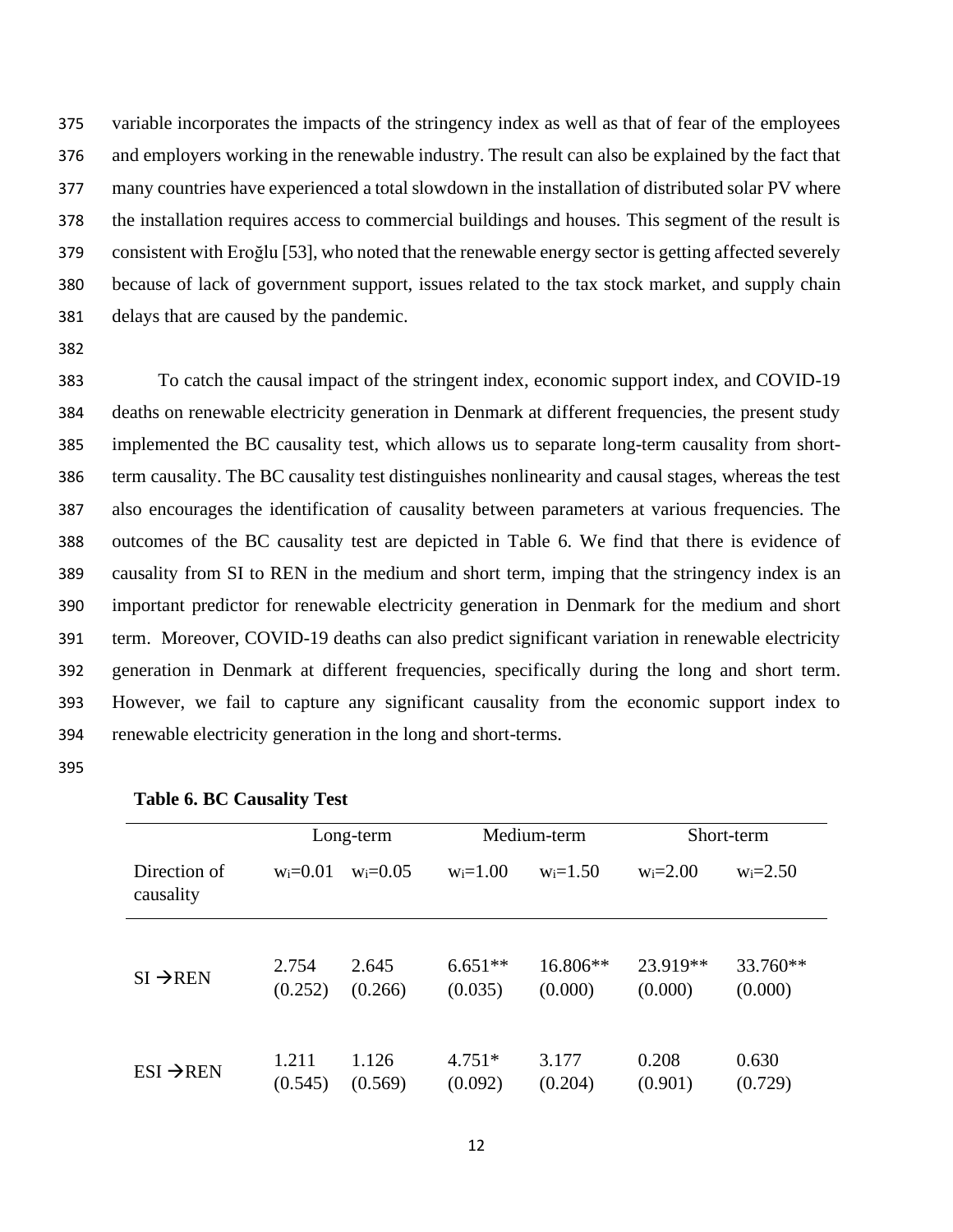| $COVID \rightarrow REN$ | $5.471*$ $5.511*$   | 2.217               | 2.383 | 5.982** | 5.310*  |
|-------------------------|---------------------|---------------------|-------|---------|---------|
|                         | $(0.064)$ $(0.063)$ | $(0.330)$ $(0.303)$ |       | (0.050) | (0.070) |

Note:  $\Diamond$  and () stands for Wald test statistic and p-value, respectively. The path of causality is represented by  $\rightarrow$ . 10%, %5, and 1% levels of significance are illustrated by \*,\*\* &\*\*\*, correspondingly. SIC is used to verify the VAR model's lag lengths.

# 

# **4.0 Conclusion and Policy Suggestions**

#### **4.1 Summary of Findings**

 The need to assess the impact of the COVID-19 outbreak on several parts of the economy cannot be overemphasized, with a special interest in the energy sector, which is one of those largely affected by the pandemic. As demonstrated by Eroğlu [53], renewable energy generation has been adversely affected due to uncertainty in the supply of materials, amongst others. Given the foregoing, this study presents a case for Denmark by investigating the impact of the COVID-19 pandemic on renewable electricity generation. To achieve this aim, data on renewable electricity alongside stringency index, economic support index, and COVID-19 daily confirmed deaths were collected and analyzed via a Markov Switching Regression and other pre-and post-estimation tests.

 The result from the cointegration test first reveals that the variables are cointegrated, indicating that they have a long-run relationship with each other. To account for the high and low periods of uncertainty, we analyzed the relationship between COVID-19 and renewable electricity via a Markov switching regression model. Findings from this study reveal that both the stringency index and economic support index adversely influenced renewable energy generation in Denmark and the effect of these two measures was also similar in magnitude. However, the impact of the COVID-19 pandemic, proxied by the daily confirmed death, varied across two regimes, with having a higher effect in the high volatility period.

## **4.2 Policy Suggestions**

 Our findings are informative for energy policy during crisis events such as the COVID-19 pandemic and also during the post-crisis period. Regulations of economic activities amidst a disruption such as a pandemic require some flexibility. For example, issuing palliatives or forming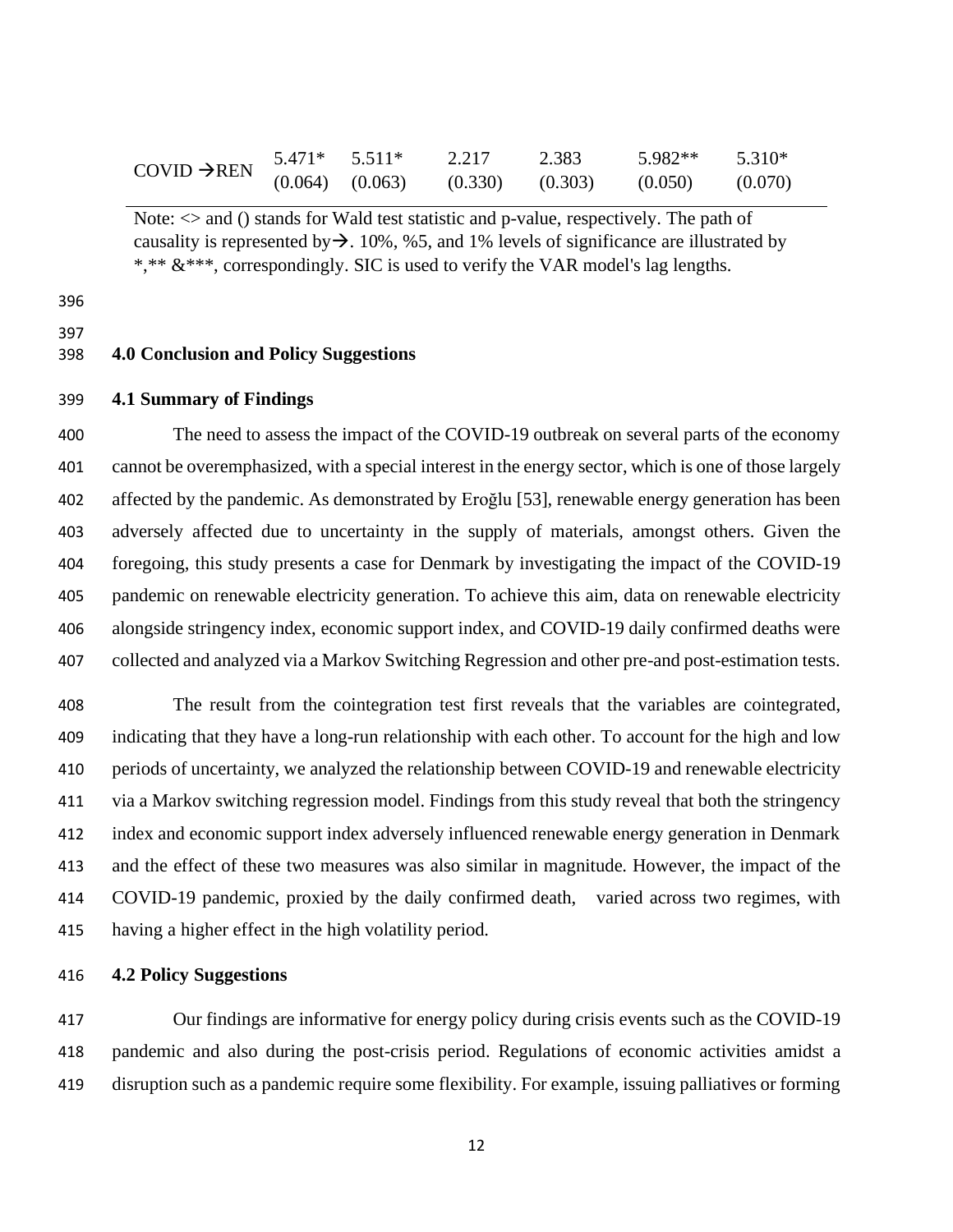a support bubble by the central government may improve the performance of vital supply chain initiatives needed for generating renewable energy. Also, there is no limit to the disturbances that creating economic support initiatives and workable models of compensation will cause to the energy sector in Denmark. Given that the energy sector is affected by the number of deaths and uncertainty during the pandemic, there is a need to move power guidelines towards a model that will advance productivity, decarbonization, as well as investment platforms that assume flexible returns.

 Denmark's goal is to meet its 50% energy demand from renewable by 2030 and to become independent of fossil fuel by 2050. But as our analysis has shown, renewable energy is severely affected by the shocks arising from the pandemic. Therefore, while designing the policy frameworks for the post-COVID-19 period, several different measures need to be implemented by the government as delays and supply chain disruption in the renewable sector has occurred. Renewable technology adoption can resolve the post-COVID dilemma moments for Denmark. This requires strategic actions as the country continues to transition itself to the sources of clean energy in the post-COVID world. Investors are currently acting unstable due to the uncertainty associated with the renewable industry. The world's largest turbine manufacturer, Vestas, has already cut jobs owing to the financial pressure in Denmark. Therefore, the financial risks associated with renewables must be reduced so that investors do not shift away from renewable [54]. More support in the form of production and investment tax credit must be provided for clean energy investors.

 The electricity sector of Denmark is highly reliant on wind farms, making it vulnerable to extreme events such as the pandemic. The country has to rely on its neighbouring countries to balance its renewable. For example, it has to import hydropower as the country is flat and has little opportunity of generating hydroelectricity itself. Furthermore, global accidents revolving around nuclear power plants have given rise to some prejudices regarding the development of nuclear energy in people's subconscious, including Denmark, where nuclear is banned since 1985. Yet, in terms of ensuring the environmental balance, nuclear power plants are considered to be one of the most reliable power source [55,56] Therefore, the incentives to boost the nuclear production in Denmark must come from the government as it will require changes in the perception of Danish people regarding nuclear power. . Also, instead of relying on neighbouring countries, the country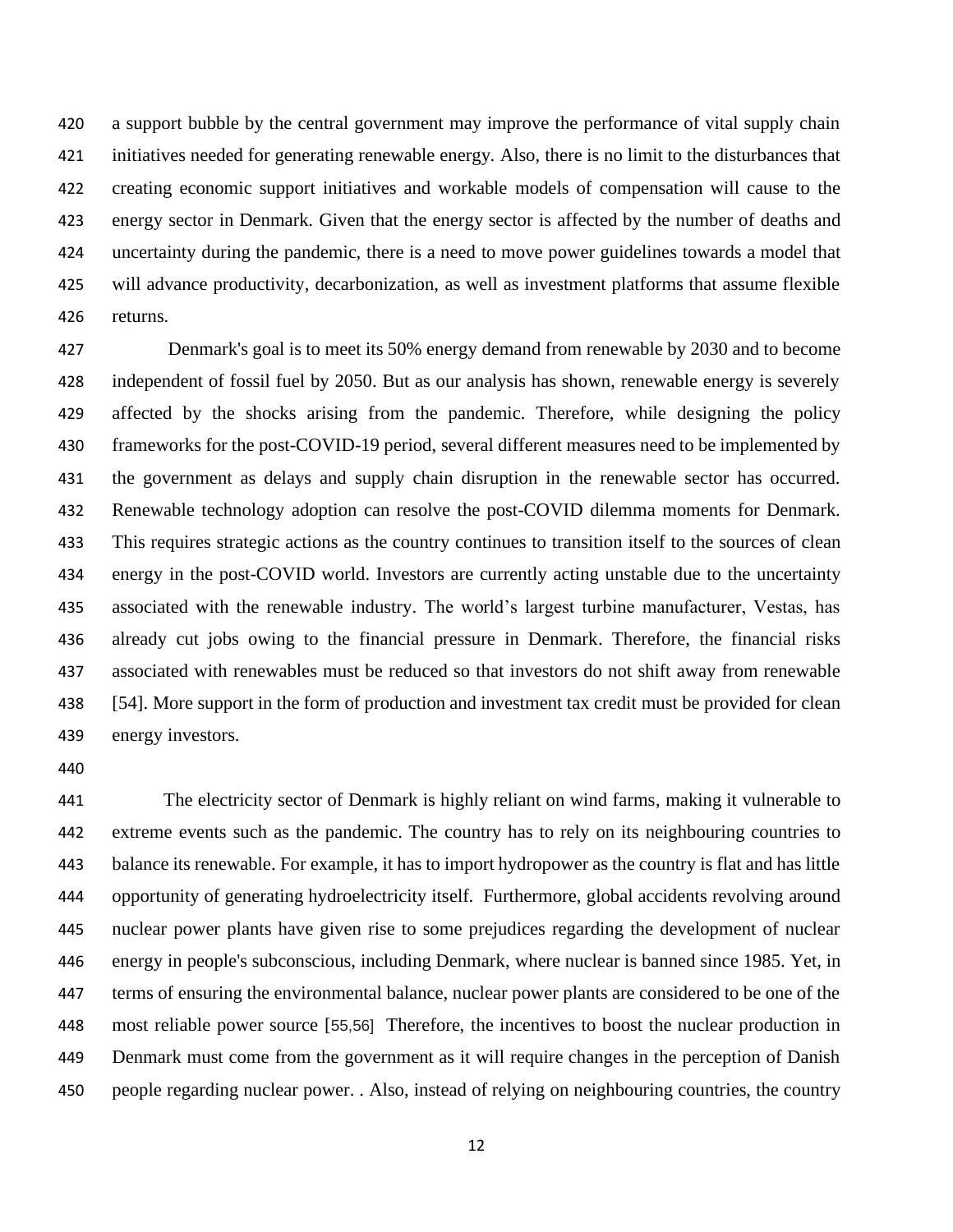can also target demand response, which decreases consumption to balance as has been noted by Martinot [57].

 Compared to other countries, 'Denmark's transition to wind power from oil imported nation was done in a short period. Although this is laudable, there are concerns about whether generating electricity from new technology is higher than that of the old one. For Denmark, this seems to be very true. Different measures such as alignment of transmission, distribution, and competitive auctions should be implemented to reduce the cost of electricity, especially that of wind and solar. The high rates of energy taxation have also encouraged Danish consumers to switch towards their electricity generation, and this is a blow to the government as it is not cost-saving socio- economically. In this regard, a further decrease in heating taxation can be recommended. The country should also evaluate the solar heating policies with regards to a further extension of seasonal thermal storage. Furthermore, a more flexible district heating system should be encouraged, and tax levels should be adjusted to efficiently align the electricity and heating system.

# **4.3 Study Limitations and Future research scopes**

 Our study investigates how renewable generation can be affected by the COVID-19 pandemic. As such, we used three measures of the pandemic to assess their effects on the renewable sector. However, renewable electricity generation in Denmark is extremely affected by policy changes. Apart from the policy changes in terms of lockdown and economic support, our study could not incorporate any other benchmark policy variables. This is mainly because daily data for such policy variables are not yet available. It is possible to incorporate them in future studies when they become available for the COVID period of 2020. Also, Denmark has two price areas and the effect of the pandemic can vary across these two areas. Future studies may also explore impacts on these two price areas depending on the data availability.

# **Acknowledgements**

None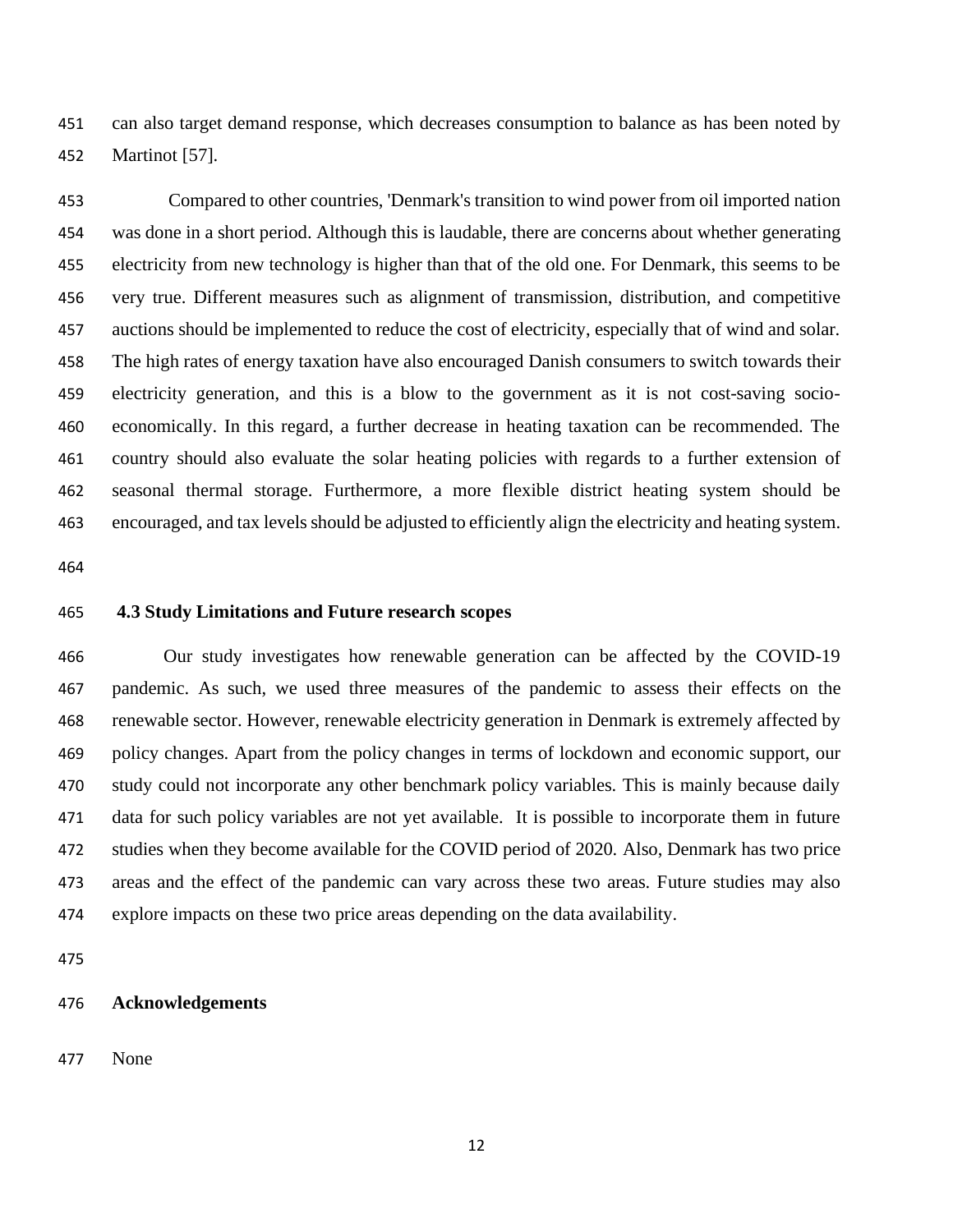## **Funding**

 This research did not receive any specific grant from funding agencies in the public, commercial, or not-for-profit sectors.

**Data availability**

Data are available upon request from the corresponding author.

# **References**

 [1] WHO, 2021. Coronavirus disease (COVID-19) [WWW Document]. URL https://www.who.int/emergencies/diseases/novel-coronavirus-2019 (accessed 09 Janauary 2021).

[2] International Renewable Energy Agency, IRENA. (2020). The Post-COVID Recovery: An

- agenda for resilience, development and equality.
- [3] Schumpeter, J. A. (1939). Business cycles (Vol. 1, pp. 161-174). New York: McGraw-Hill.

493 [4] Khanna, M. (2020). COVID-19: A Cloud with a Silver Lining for Renewable Energy?. Applied

- Economic Perspectives and Policy.
- [5] Hosseini, S. E. (2020). An Outlook on the Global Development of Renewable and Sustainable Energy at the Time of Covid-19. Energy Research & Social Science, 101633.
- [6] Pradhan, S., Ghose, D., & Shabbiruddin. (2020). Present and future impact of COVID-19 in the renewable energy sector: a case study on India. Energy Sources, Part A: Recovery, Utilization, and Environmental Effects, 1-11.
- [7] Isah, B.Y.A., Jelilov, G., 2021. The Impact of COVID-19 on the Off-grid Renewable Energy Sector in Nigeria. IAEE Energy Forum / Covid-19 19, 59–62.
- [8] Wendling, Z.A., Emerson, J.W., de Sherbinin, A., Esty, D.C., et al. (2020). 2020 Environmental
- Performance Index. New Haven, CT: Yale Center for Environmental Law & Policy. epi.yale.edu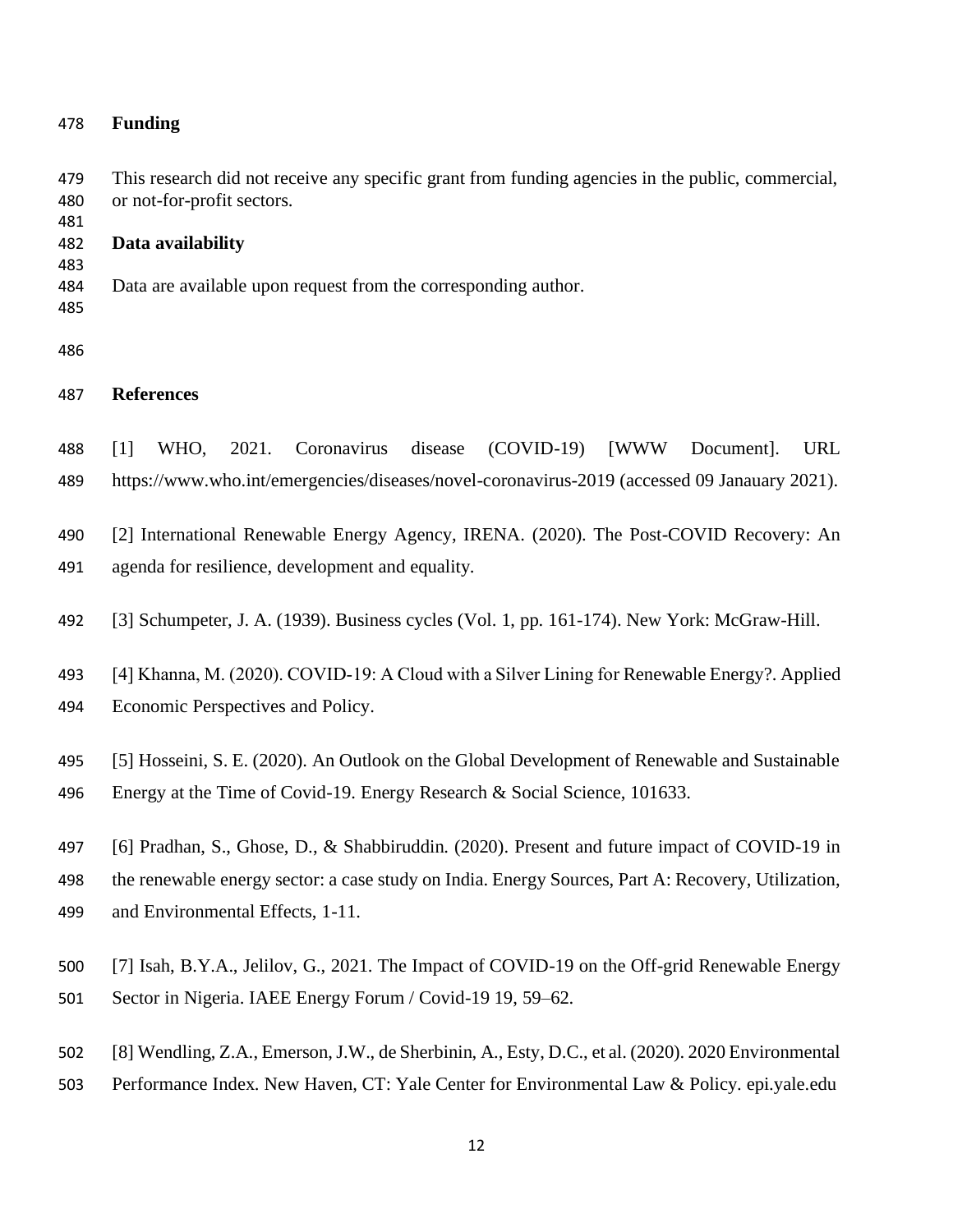- [9] ESCAP, U. (2012). Low carbon green growth roadmap for Asia and the Pacific. Turning resource constraints and the climate crisis into economic growth opportunities.
- [10] Schütz Roungkvist, J., Enevoldsen, P., & Xydis, G. (2020). High-resolution electricity spot price forecast for the Danish power market. Sustainability, 12(10), 4267.
- [11] International Energy Agency, IEA. (2021). Denmark Countries & Regions. https://www.iea.org/countries/denmark (accessed 09 January 2021).
- [12] Sun, K., Xiao, H., Liu, S., You, S., Yang, F., Dong, Y., ... & Liu, Y. (2020). A Review of
- Clean Electricity Policies—From Countries to Utilities. Sustainability, 12(19), 7946.
- [13] Cagatay, G., 2017. Denmark remains a global leader in decarbonization.
- https://www.aa.com.tr/en/energy/wind/denmark-remains-global-leader-in-decarbonization-
- iea/14755 (accessed 09 January 2021
- [14] World Energy Council. (2020). World Energy Trilemma Index 2020.
- [15] Dromacque, C. (2013). European Residential Energy Price Report 2013. Helsinki: Vaasa ETT Global Energy Think Tank.
- [16] Kitzing, L., Katz, J., Schröder, S. T., Morthorst, P. E., & Andersen, F. M. (2016). The residential electricity sector in Denmark: A description of current conditions. Technical University of Denmark: Lyngby, Denmark.
- [17] Kuzemko, C., Bradshaw, M., Bridge, G., Goldthau, A., Jewell, J., Overland, I., ... & Westphal, K. (2020). Covid-19 and the politics of sustainable energy transitions. Energy research & social science, 68, 101685. https://doi.org/10.1016/j.erss.2020.101685
- [18] Olagnier, D., & Mogensen, T. H. (2020). The Covid-19 pandemic in Denmark: big lessons 525 from a small country. Cytokine & growth factor reviews, 53, 10-12. https://doi.org/10.1016/j.cytogfr.2020.05.005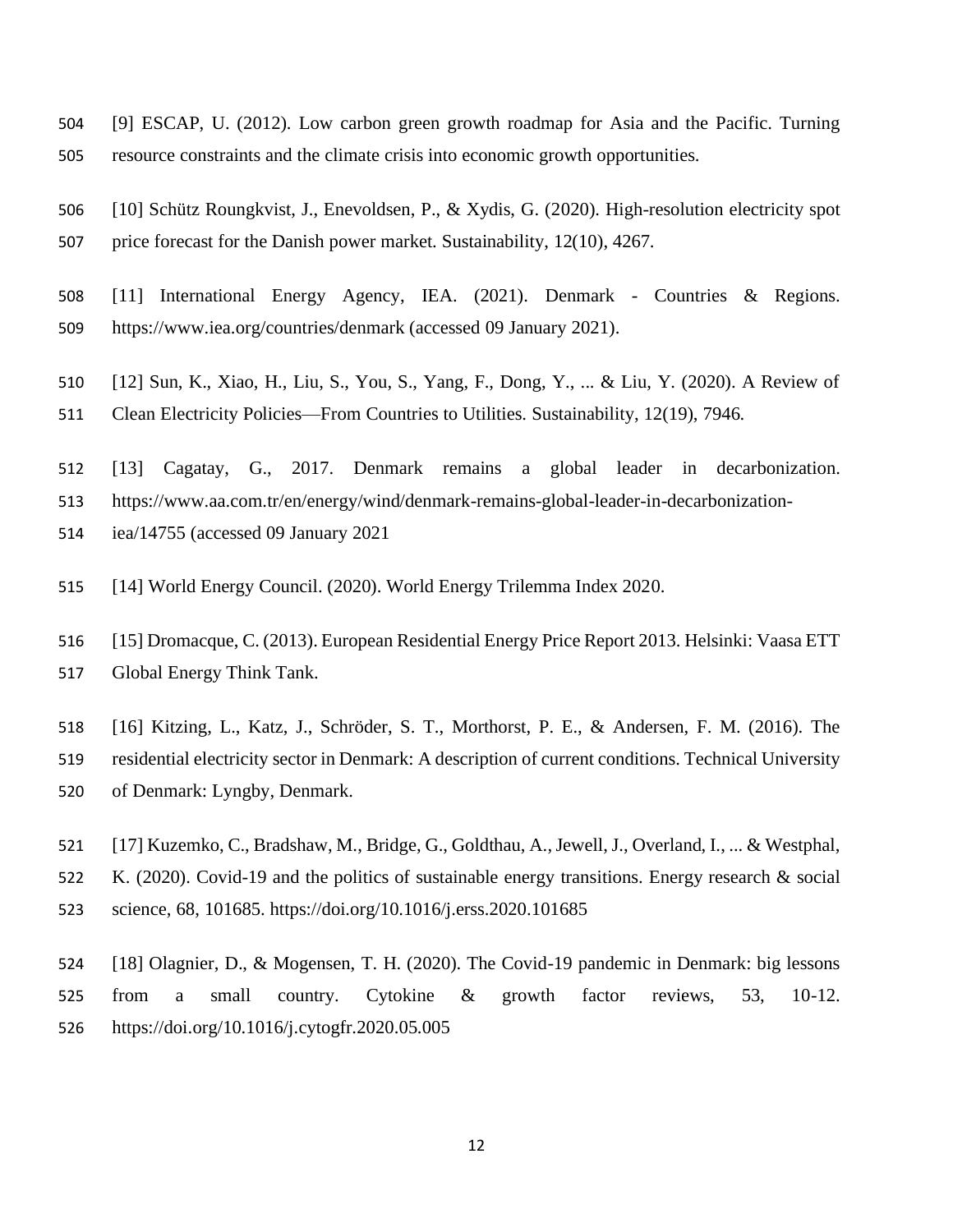- [19] Felipe, J., & Fullwiler, S. (2020). Adb covid-19 policy database: A guide. Asian Development Review, 37(2), 1-20.
- [20] Carvalho, M., Bandeira de Mello Delgado, D., de Lima, K. M., de Camargo Cancela, M., dos
- 530 Siqueira, C. A., & de Souza, D. L. B. (2020). Effects of the COVID-19 pandemic on the Brazilian
- electricity consumption patterns. International Journal of Energy Research, e5877.
- [21] Norouzi, N., Zarazua de Rubens, G. Z., Enevoldsen, P., & Behzadi Forough, A. (2020). The
- 533 impact of COVID-19 on the electricity sector in Spain: An econometric approach based on prices.
- International Journal of Energy Research.
- [22] Alkhraijah, M., Alowaifeer, M., Alsaleh, M., Alfaris, A., & Molzahn, D. K. (2021). The Effects of Social Distancing on Electricity Demand Considering Temperature Dependency. Energies, 14(2), 473.
- [23] Geraldi, M. S., Bavaresco, M. V., Triana, M. A., Melo, A. P., & Lamberts, R. (2021). Addressing the impact of COVID-19 lockdown on energy use in municipal buildings: a case study in Florianópolis, Brazil. Sustainable Cities and Society, 102823.
- [24] Bielecki, S., Skoczkowski, T., Sobczak, L., Buchoski, J., Maciąg, Ł., & Dukat, P. (2021). Impact of the Lockdown during the COVID-19 Pandemic on Electricity Use by Residential Users. Energies, 14(4), 980.
- [25] Aruga, K., Islam, M., & Jannat, A. (2020). Effects of COVID-19 on Indian energy consumption. Sustainability, 12(14), 5616.
- [26] Iqbal, S., Bilal, A. R., Nurunnabi, M., Iqbal, W., Alfakhri, Y., & Iqbal, N. (2020). It is time to control the worst: testing COVID-19 outbreak, energy consumption and CO 2 emission. Environmental Science and Pollution Research, 1-13.
- [27] Alhajeri, H. M., Almutairi, A., Alenezi, A., & Alshammari, F. (2020). Energy demand in the state of Kuwait during the covid-19 pandemic: technical, economic, and environmental perspectives. Energies, 13(17), 4370.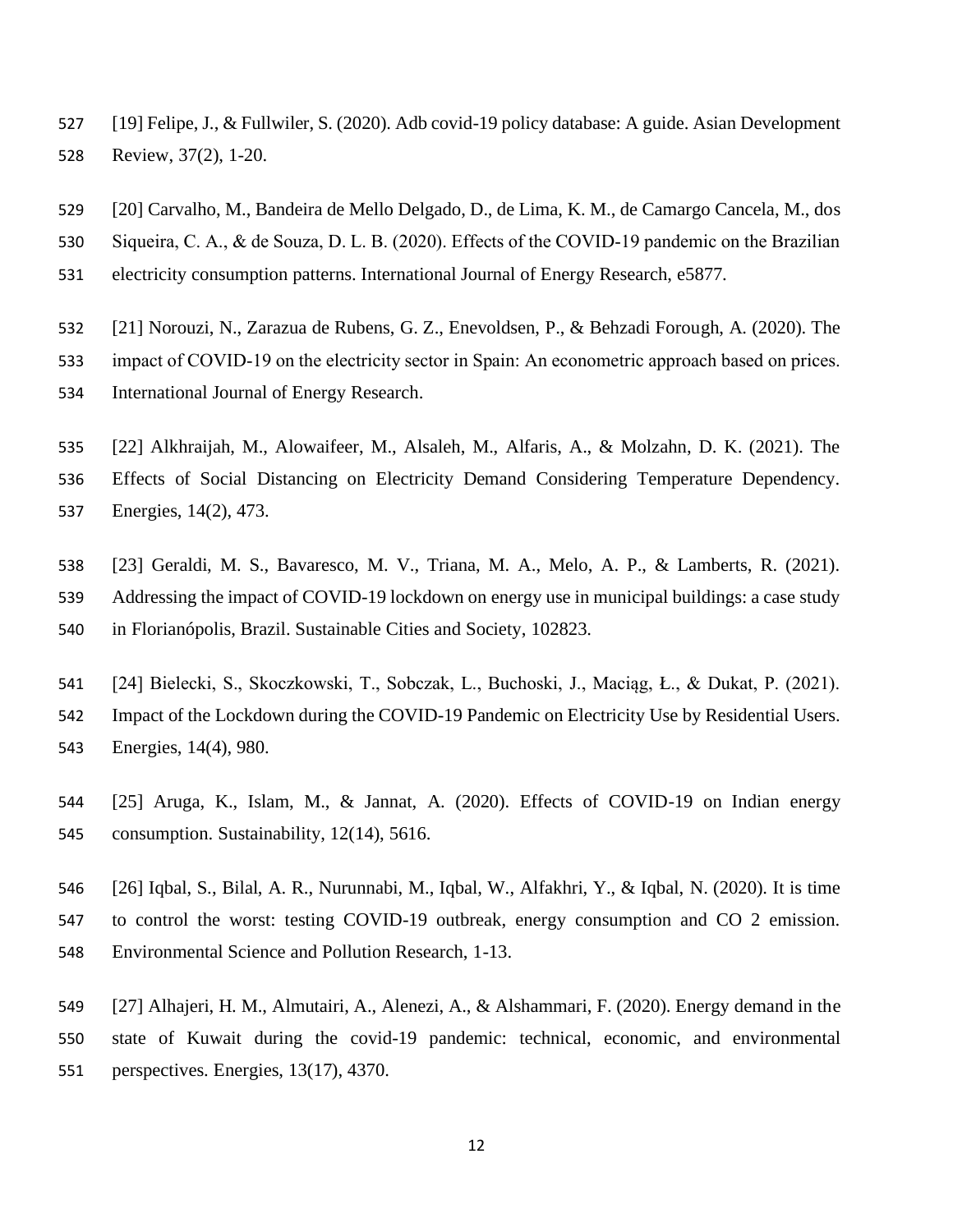- [28] Nyoni, B., & Phiri, A. (2020). Renewable energy-economic growth nexus in South Africa: Linear, nonlinear or non-existent?. International Journal of Energy Economics and Policy, 10(6), 635-644.
- [29] Bisaglia, L., & Gerolimetto, M. (2014). Testing for (non) linearity in economic time series: a Monte Carlo comparison.
- [30] Banerjee, P., Arčabić, V., & Lee, H. (2017). Fourier ADL cointegration test to approximate
- smooth breaks with new evidence from crude oil market. Economic Modelling, 67, 114-124.
- [31] Hamilton, J. D. (1989). A new approach to the economic analysis of nonstationary time series
- and the business cycle. Econometrica: Journal of the Econometric Society, 357-384.
- [32] Dong, E., Du, H., & Gardner, L. (2020). An interactive web-based dashboard to track COVID-
- 19 in real time. The Lancet infectious diseases, 20(5), 533-534.
- [33] Hale, T., Webster, S., Petherick, A., Phillips, T., & Kira, B. Oxford COVID-19 Government Response Tracker, Blavatnik School of Government.(2020) (accessed: 01 December 2020).
- [34] Energinet (2020) Electricity Balance. Available at https://www.energidataservice.dk/tso-electricity/electricitybalance (accessed 01 December 2020).
- [35] Gregory, A. & Cockburn, H. (2020). EU leaders slash climate budgets by tens of billions to cover coronavirus recovery package. https://www.independent.co.uk/climate-change/news/eu- coronavirus-package-climate-funds-programmes-billions-a9629481.html (accessed 09 January 2021).
- [36] Brock, W. A., Scheinkman, J. A., Dechert, W. D., & LeBaron, B. (1996). A test for independence based on the correlation dimension. Econometric reviews, 15(3), 197-235.
- [37] Galadima, M. D., & Aminu, A. W. (2020). Nonlinear unit root and nonlinear causality in natural gas-economic growth nexus: Evidence from Nigeria. Energy, 190, 116415.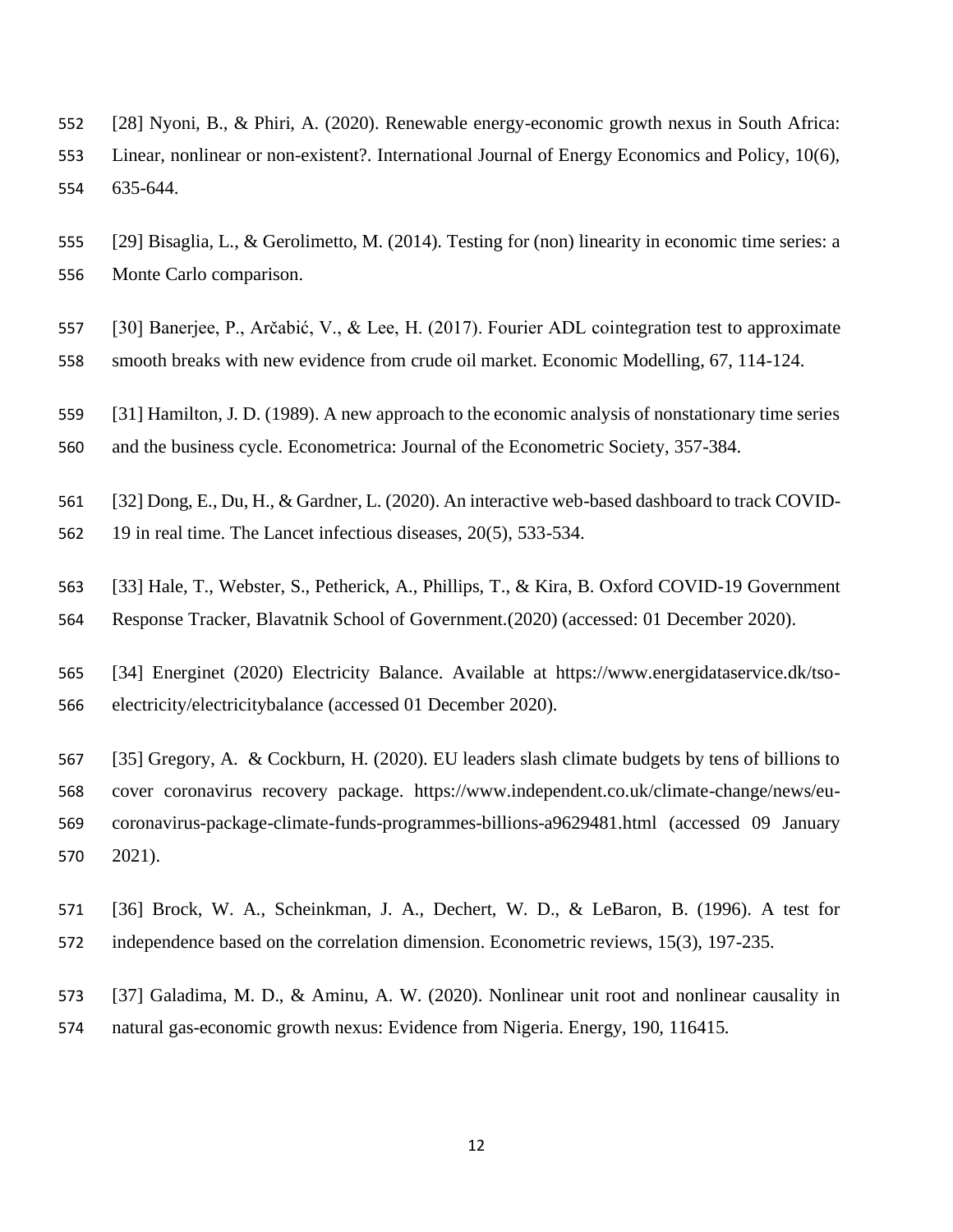[38] Grassberger, P., & Procaccia, I. (1983). Estimation of the Kolmogorov entropy from a chaotic signal. Physical Review A, 28(4), 2591.

 [39] Perez-Franco, I., Garcia-Garcia, A., & Maldonado-Briegas, J. J. (2020). Energy Transition Towards a Greener and More Competitive Economy: The Iberian Case. Sustainability, 12(8), 3343.

- [40] Enders, W., & Lee, J. (2012). A unit root test using a Fourier series to approximate smooth
- breaks. Oxford Bulletin of Economics and Statistics, 74(4), 574-599.
- [41] Engle, R. F., & Granger, C. W. (1987). Co-integration and error correction: representation, estimation, and testing. Econometrica: Journal of the Econometric Society, 251-276.
- [42] Johansen, S., & Juselius, K. (1990). Maximum likelihood estimation and inference on cointegration—with applications to the demand for money. Oxford Bulletin of Economics and Statistics, 52(2), 169-210.
- [43] Watson, M. W. (1986). Univariate detrending methods with stochastic trends. Journal of monetary economics, 18(1), 49-75.
- [44] Harvey, A. C., & Todd, P. H. J. (1983). Forecasting economic time series with structural and Box-Jenkins models: A case study. Journal of Business & Economic Statistics, 1(4), 299-307.
- [45] Clark, P. K. (1987). The cyclical component of US economic activity. The Quarterly Journal of Economics, 102(4), 797-814.
- [46] Goldfeld, S., & Quandt, R. (1973). The estimation of structural shifts by switching regressions. In Annals of Economic and Social Measurement, Volume 2, number 4 (pp. 475-485). NBER.
- [47] Breitung, J., & Candelon, B. (2006). Testing for short-and long-run causality: A frequency-domain approach. Journal of econometrics, 132(2), 363-378.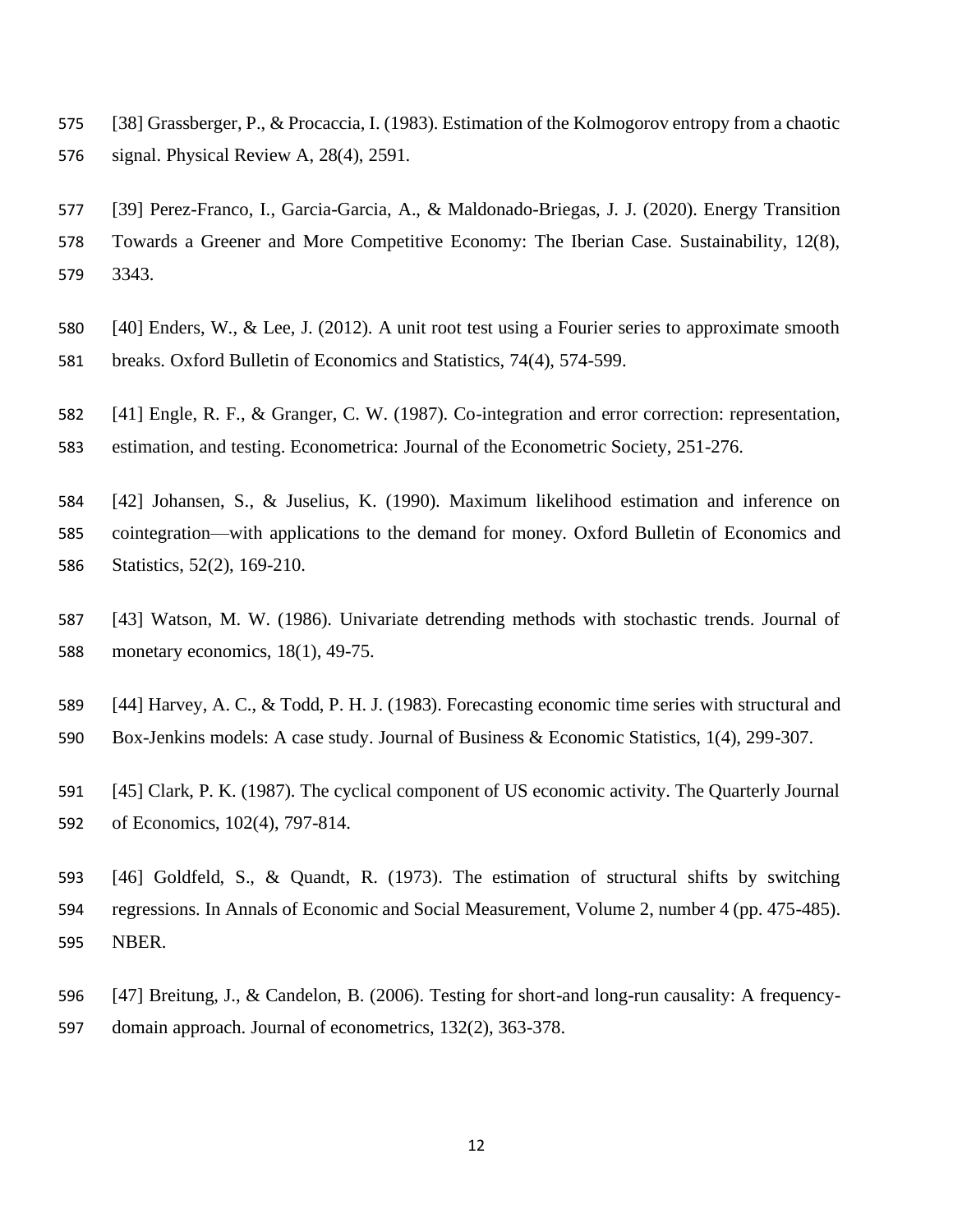- [48] Sarkodie, S. A. (2020). Causal effect of environmental factors, economic indicators and domestic material consumption using frequency domain causality test. Science of The Total Environment, 139602.
- [49] Bahar, H. (2020). The coronavirus pandemic could derail renewable energy's progress. Governments can help. https://www.iea.org/commentaries/the-coronavirus-pandemic-could-derail-renewable-energy-s-progress-governments-can-help (accessed 09 January 2021).
- [50] Parnell, J. (2020). Vestas Cuts 400 Jobs as Coronavirus Slams Global Renewables Sector.
- https://www.greentechmedia.com/articles/read/vestas-makes-400-job-cuts-as-coronavirus-
- impact-bites (accessed 12 January 2021).
- [51] International Energy Agency, IEA. (2020a). Renewables 2020, IEA, Paris https://www.iea.org/reports/renewables-2020
- [52] Morgan, S. (2020). Climate policy endures rough EU budget summit. https://www.euractiv.com/section/climate-environment/news/climate-policy-endures-rough-eu-budget-summit/ (accessed 12 January 2021).
- [53] Eroğlu, H. (2020). Effects of Covid-19 outbreak on environment and renewable energy sector. Environment, Development and Sustainability, 1-9.
- [54] Birol, F. (2020). Put clean energy at the heart of stimulus plans to counter the coronavirus crisis. https://www.iea.org/commentaries/put-clean-energy-at-the-heart-of-stimulus-plans-to-counter-the-coronavirus-crisis (accessed 09 January 2021)
- [55] Kok, B., & Benli, H. (2017). Energy diversity and nuclear energy for sustainable development in Turkey. Renewable energy, 111, 870-877.
- [56] Veenman, S., Sperling, K., & Hvelplund, F. (2019). How future frames materialize and consolidate: The energy transition in Denmark. Futures, 114, 102473.
- [55] Martinot, E. (2015). How is Denmark Integrating and Balancing Renewable Energy Today? Educational Article, Renewable Energy Futures to 2050. https://www.iass-